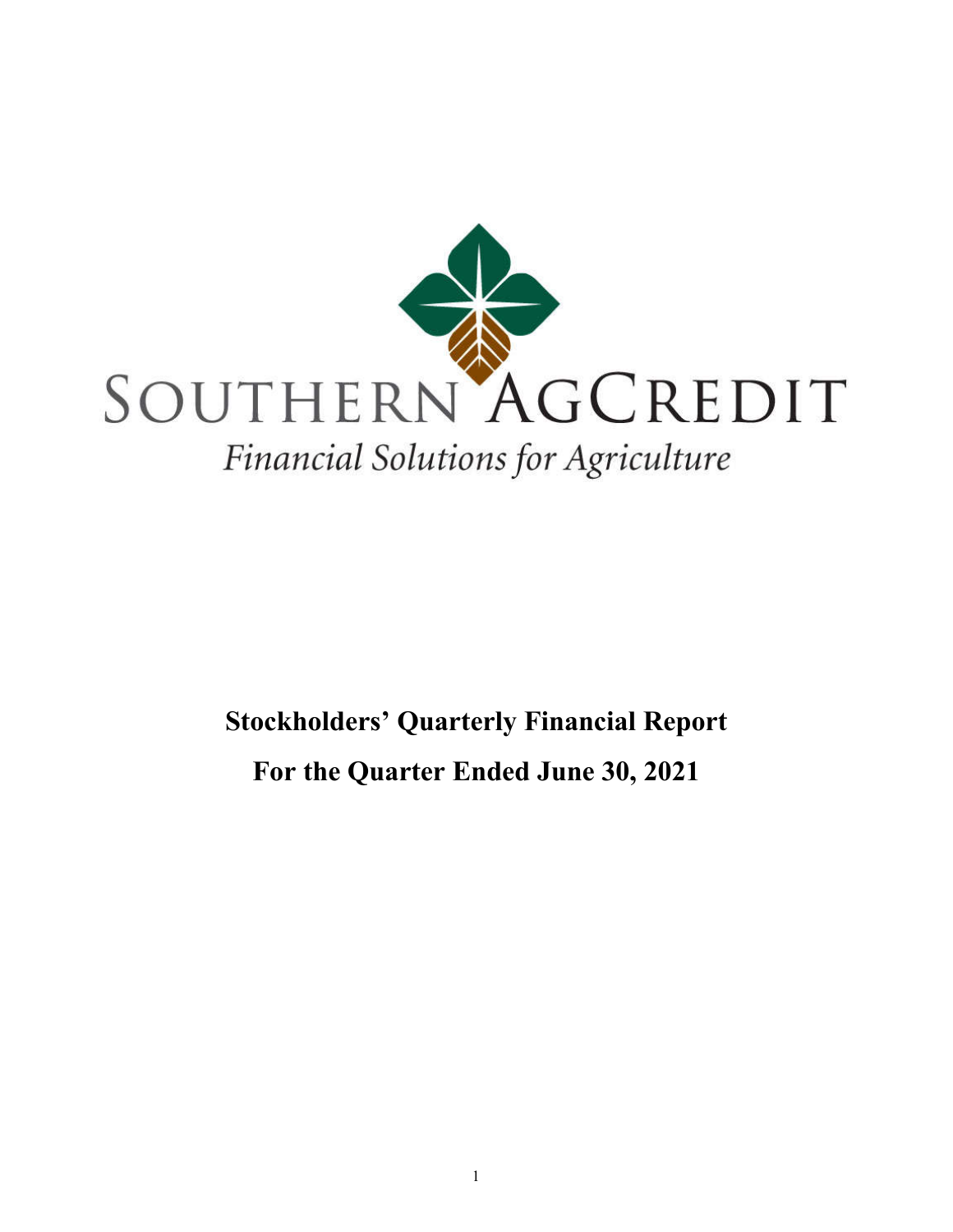#### REPORT OF MANAGEMENT

The consolidated financial statements of Southern AgCredit, ACA (Agricultural Credit Association), referred to as the association, are prepared by management, who is responsible for the statements' integrity and objectivity, including amounts that must necessarily be based on judgments and estimates. The consolidated financial statements have been prepared in conformity with accounting principles generally accepted in the United States of America. Other financial information included in the annual report is consistent with that in the consolidated financial statements.

To meet its responsibility for reliable financial information, management depends on the Farm Credit Bank of Texas' and the association's accounting and internal control systems, which have been designed to provide reasonable, but not absolute, assurance that assets are safeguarded and transactions are properly authorized and recorded. The systems have been designed to recognize that the cost of controls must be related to the benefits derived. The board of directors has overall responsibility for the association's systems of internal control and financial reporting. The board consults regularly with management and reviews the results of the audits and examinations.

The undersigned certify that we have reviewed this report, that it has been prepared in accordance with all applicable statutory or regulatory requirements, and that the information contained herein is true, accurate and complete to the best of our knowledge and belief.

Phillip D. Morgan Chief Executive Officer August 9, 2021

Connin Rhoder

Kevin Rhodes Chairman, Board of Directors August 9, 2021

onl Polmer, CPA

Richard Palmer, CPA Chief Financial Officer August 9, 2021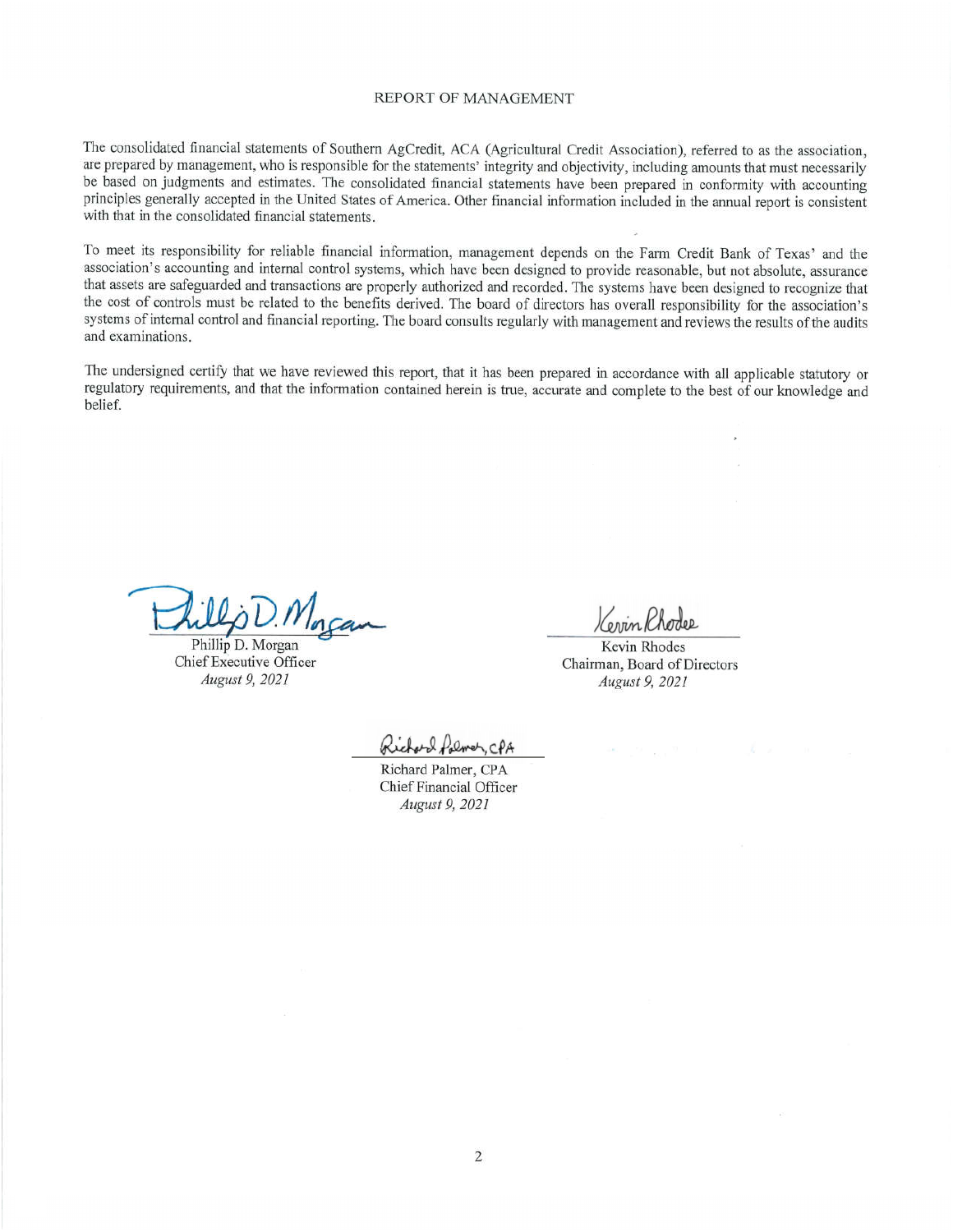## **SOUTHERN AGCREDIT, ACA MANAGEMENT'S DISCUSSION AND ANALYSIS**

The following commentary reviews the financial performance of the Southern AgCredit, ACA for the quarter ended June 30, 2021. These comments should be read in conjunction with the accompanying financial statements and the December 31, 2020 Annual Report to Stockholders.

The association is a member of the Farm Credit System (System), a nationwide network of cooperatively owned financial institutions established by and subject to the provisions of the Farm Credit Act of 1971, as amended, and the regulations of the Farm Credit Administration (FCA) promulgated thereunder.

The consolidated financial statements comprise the operations of the ACA and its wholly-owned subsidiaries. The consolidated financial statements were prepared under the oversight of the association's audit committee.

#### **Significant Events:**

In December 2020, the association's board of directors declared a patronage in the amount of \$21,092,833 to stockholders, including \$10,426,868 to be paid in cash, and \$10,665,965 in the form of non-qualified allocated equity on behalf of the individual stockholders and retained by the association. Nonqualified allocated equities are not taxable to the stockholder. The cash patronage was disbursed to the association stockholders in February 2021. The 2020 cash patronage represents a record return of earnings to the stockholders of the association.

The association continues to provide its members with quality financial services. The board of directors and management remain committed to maintaining the financial integrity of the association while offering competitive loan products that meet the financial needs of agricultural producers.

#### **Current Conditions Related To COVID-19:**

The United States has been operating under a presidentially declared emergency since March 13, 2020 due to the Coronavirus Disease 2019 (also referred to as COVID-19). While normal working conditions changed with the implementation of a more remote working environment, Southern AgCredit has continued to fulfill its mission to support agriculture and rural communities by providing access to reliable and consistent credit. Through June 30, 2021 and as of the date of this report, all of the requested COVID-19 deferrals have returned to normal accruing status. While the vaccines continue to roll out, the infection rate is rising again due to new variants. We have been and will continue to monitor our loan portfolio overall and will stay particularly focused on sectors that may be pressured by COVID-19 and its related economic impacts, such as oil and gas, food processing, and beef cattle.

## **Loan Portfolio:**

Total loans outstanding at June 30, 2021, including nonaccrual loans and sales contracts, were \$1,224,893,464 compared to \$1,207,848,750 at December 31, 2020, reflecting an increase of 1.4 percent. Nonaccrual loans as a percentage of total loans outstanding were 0.3 percent at June 30, 2021 and December 31, 2020, respectively.

The association recorded \$0 in recoveries and \$47,617 in charge-offs for the quarter ended June 30, 2021, and \$0 in recoveries and \$0 in charge-offs for the same period in 2020. The association's allowance for loan losses was 0.1 percent of total loans outstanding as of June 30, 2021, and December 31, 2020, respectively.

## *Agribusiness Loan Program*

The association utilizes the Mississippi Development Authority's Agribusiness Enterprise Loan Program (ABE) to lower the cost of financing for its borrowers. The ABE loan program is designed to provide a percentage of low-cost state financing that is combined with private financial lending institutions' loan proceeds to encourage loans to the agribusiness industry in the state.

The association guarantees payment of the borrower's ABE loan to the Mississippi Development Authority (MDA) and, therefore, the amount of ABE loans outstanding and due to MDA is included in "Loans" on the consolidated balance sheet with an offsetting liability at "Guaranteed obligations to government entities." ABE loans totaled \$14,193,126 and \$13,959,080 as of June 30, 2021 and December 31, 2020, respectively.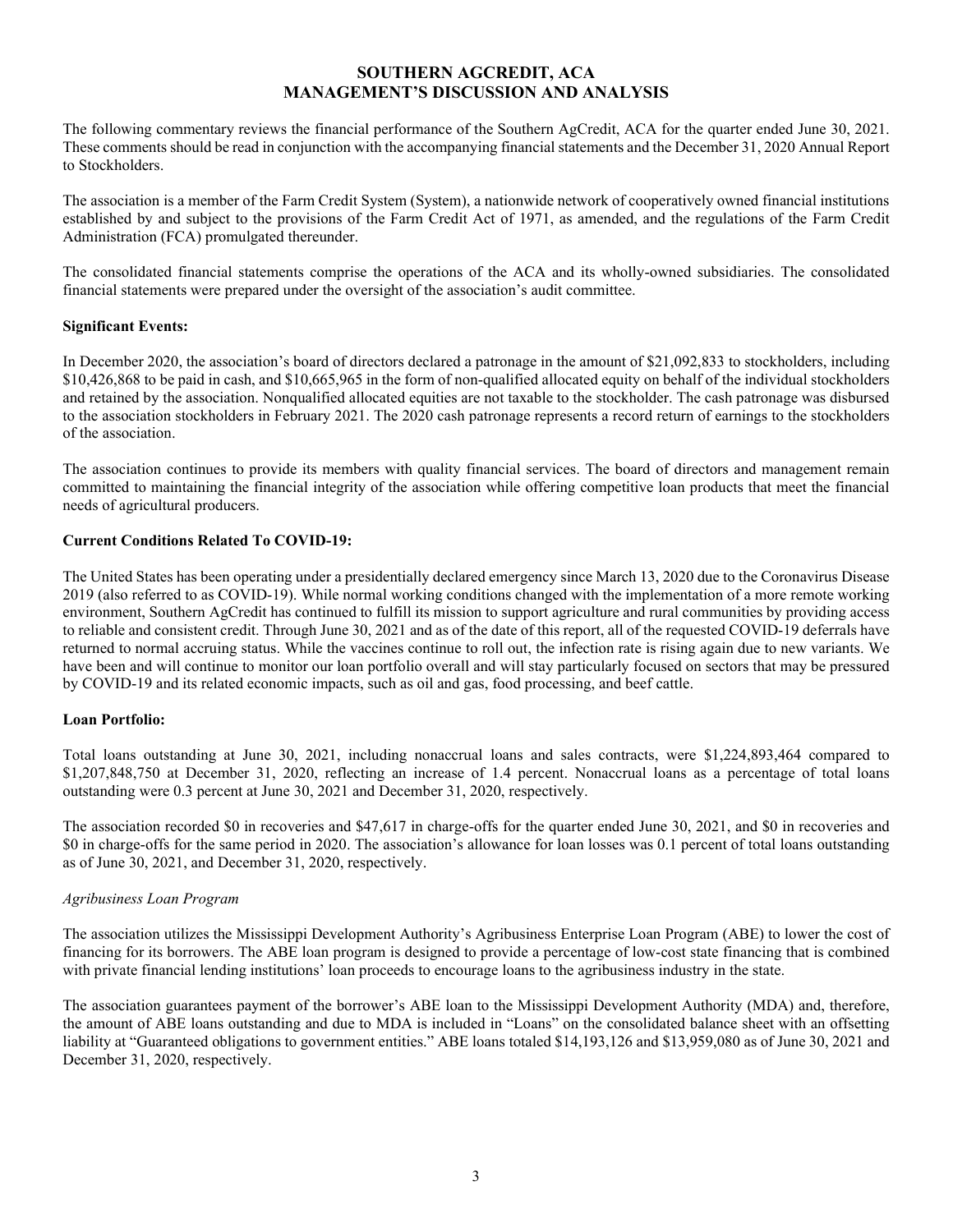#### **Risk Exposure:**

High-risk assets include nonaccrual loans, loans that are past due 90 days or more and still accruing interest, formally restructured loans and other property owned. The following table illustrates the association's components and trends of high-risk assets.

|                           | June 30, 2021 |               |     | December 31, 2020 |               |
|---------------------------|---------------|---------------|-----|-------------------|---------------|
|                           | Amount        | $\frac{0}{0}$ |     | Amount            | $\frac{0}{0}$ |
| Nonaccrual                | 4,118,813     | 75.6%         | \$. | 4,047,501         | 87.1%         |
| Formally restructured     | 952,898       | 17.5%         |     | 386,829           | 8.3%          |
| Other property owned, net | 374,682       | $6.9\%$       |     | 215,532           | $4.6\%$       |
| Total                     | 5,446,393     | 100.0%        |     | 4,649,862         | 100.0%        |

The balance of nonaccrual volume as of June 30, 2021 is primarily secured by real estate with a total specific allowance of \$235,277 related to four loans. The increase in nonaccrual volume since the prior year end is primarily made up of several loans to one borrower totaling \$1,522,658 in the second quarter 2021 offset by two loans that moved from nonaccrual to accrual formally restructured in 2021 totaling \$576,939 and the payoff of one nonaccrual totaling \$771,589 in the first quarter 2021.

The balance of other property owned was \$374,682 as of June 30, 2021 and consisted of four unrelated properties.

#### **Investments:**

During 2010, the association exchanged \$35,192,440 of mortgage loans that previously were covered under a long-term standby commitment to purchase agreement with Federal Agricultural Mortgage Corporation (Farmer Mac) for a Farmer Mac guaranteed agricultural mortgage-backed security. No gain or loss was recognized in the financial statements upon completion of the exchange transactions since the loans were at a market rate, guaranteed by Farmer Mac and the servicing fee adequately compensates the association for the cost to service the loans. These AMBS are included in the association's Consolidated Balance Sheet as held-tomaturity investments at an amortized cost balance of \$2,570,480 at June 30, 2021. The association continues to service the loans included in those transactions.

## **Results of Operations:**

The association had net income of \$5,857,725 and \$11,679,984 for the three and six months ended June 30, 2021, as compared to net income of \$5,425,824 and \$10,704,204 for the same period in 2020, reflecting an increase of 8.0 percent and 9.1 percent. Net interest income was \$7,556,424 and \$15,190,940 for the three and six months ended June 30, 2021, compared to \$6,885,727 and \$13,819,298 for the same period in 2020.  **Six Months Ended** 

|                                                   |                         |                              |   | Six Months Enged |    |                       |    |            |  |
|---------------------------------------------------|-------------------------|------------------------------|---|------------------|----|-----------------------|----|------------|--|
|                                                   | <b>June 30,</b><br>2021 |                              |   | June 30,<br>2020 |    |                       |    |            |  |
|                                                   |                         | Average                      |   |                  |    | Average               |    |            |  |
|                                                   |                         | <b>Balance</b>               |   | <b>Interest</b>  |    | Balance               |    | Interest   |  |
| Loans                                             | \$                      | 1,211,593,565                | S | 24,935,976       | \$ | 1,128,343,172         | S. | 26,711,039 |  |
| Investments                                       |                         | 3,195,367                    |   | 63,507           |    | 4,468,625             |    | 103,802    |  |
| Total interest-earning assets                     |                         | 1,214,788,932                |   | 24,999,483       |    | 1,132,811,797         |    | 26,814,841 |  |
| Interest-bearing liabilities                      |                         | 1,040,263,869                |   | 9,808,543        |    | 971,959,467           |    | 12,995,543 |  |
| Impact of capital                                 | S.                      | 174,525,063                  |   |                  | \$ | 160,852,330           |    |            |  |
| Net interest income                               |                         |                              | S | 15,190,940       |    |                       | S  | 13,819,298 |  |
|                                                   |                         | 2021<br><b>Average Yield</b> |   |                  |    | 2020<br>Average Yield |    |            |  |
| Yield on loans                                    |                         | 4.15%                        |   |                  |    | 4.76%                 |    |            |  |
| Yield on investments                              |                         | 4.01%                        |   |                  |    | 4.67%                 |    |            |  |
| Total yield on interest-<br>earning assets        |                         | 4.15%                        |   |                  |    | 4.76%                 |    |            |  |
| Cost of interest-bearing                          |                         |                              |   |                  |    |                       |    |            |  |
| liabilities                                       |                         | 1.90%                        |   |                  |    | 2.69%                 |    |            |  |
| Interest rate spread                              |                         | 2.25%                        |   |                  |    | 2.07%                 |    |            |  |
| Net interest income as a<br>percentage of average |                         |                              |   |                  |    |                       |    |            |  |
| earning assets                                    |                         | 2.52%                        |   |                  |    | 2.45%                 |    |            |  |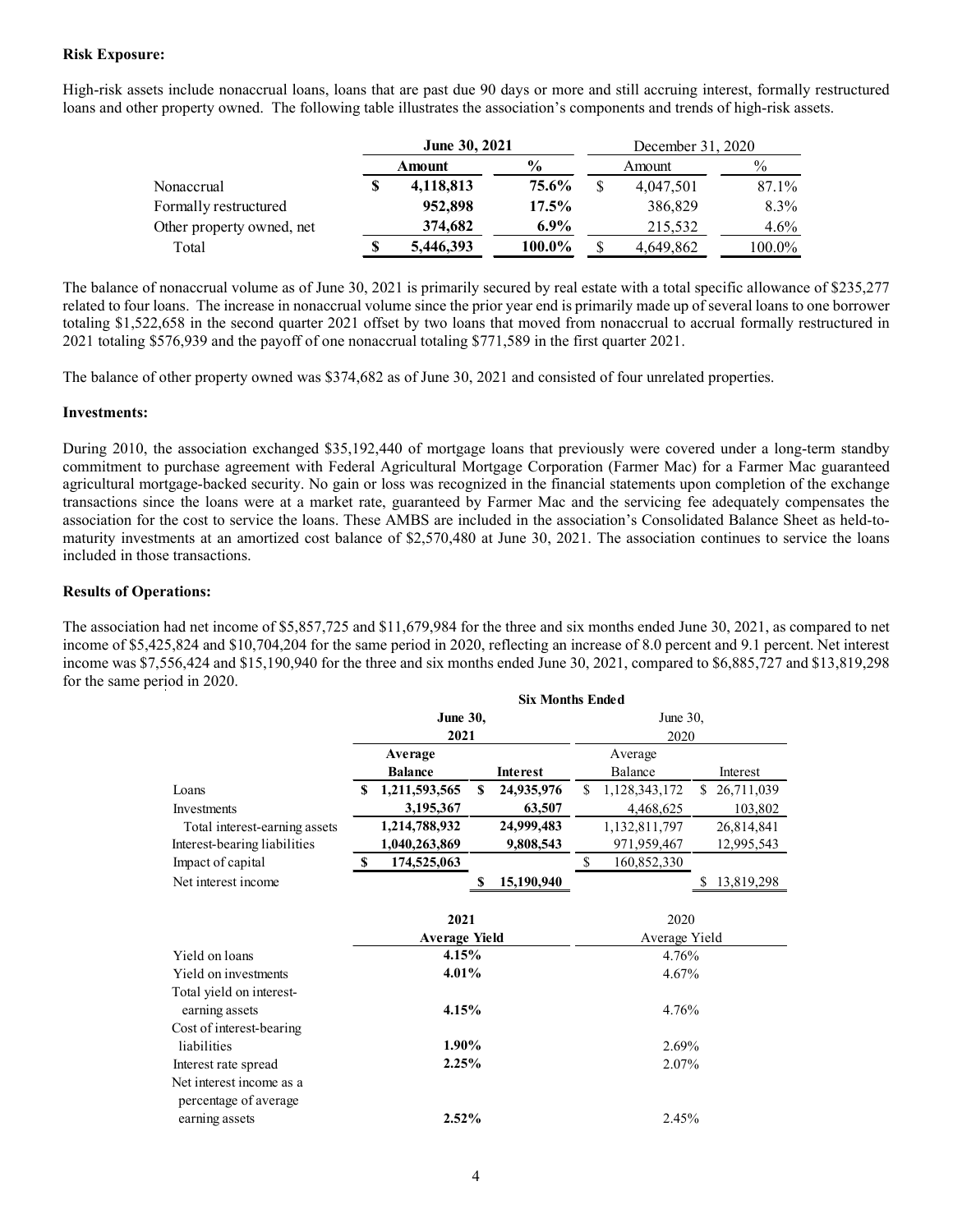|                               | Six months ended:<br>June 30, 2021 vs. June 30, 2020 |               |   |                            |  |               |
|-------------------------------|------------------------------------------------------|---------------|---|----------------------------|--|---------------|
|                               |                                                      |               |   | Increase (decrease) due to |  |               |
|                               |                                                      | <b>Volume</b> |   | Rate                       |  | <b>Total</b>  |
| Interest income - loans       |                                                      | 1,965,322     | S | (3,740,385)                |  | \$(1,775,063) |
| Interest income - investments |                                                      | (29, 494)     |   | (10, 801)                  |  | (40, 295)     |
| Total interest income         |                                                      | 1,935,827     |   | (3,751,185)                |  | (1,815,358)   |
| Interest expense              |                                                      | 910,737       |   | (4,097,737)                |  | (3, 187, 000) |
| Net interest income           |                                                      | 1,025,091     |   | 346,551                    |  | 1,371,642     |
|                               |                                                      |               |   |                            |  |               |

Interest income for the three and six months ended June 30, 2021, decreased by \$631,712 and \$1,815,358, or 4.8 percent and 6.8 percent respectively, from the same period of 2020, primarily due to declines in yields on earning assets and a decrease in average loan volume. Interest expense for the three and six months ended June 30, 2021, decreased by \$1,302,409 and \$3,187,000, or 20.9 percent and 24.5 percent, from the same period of 2020 due to a decrease in interest rates offset by an increase in average debt volume. Average loan volume for the second quarter of 2021 was \$1,211,593,565, compared to \$1,128,343,172 in the second quarter of 2020. The average net interest rate spread on the loan portfolio for the second quarter of 2021 was 2.25 percent, compared to 2.07 percent in the second quarter of 2020.

The association's return on average assets for the six months ended June 30, 2021, was 1.81 percent compared to 1.83 percent for the same period in 2020. The association's return on average equity for the six months ended June 30, 2021, was 12.43 percent, compared to 12.12 percent for the same period in 2020.

#### **Liquidity and Funding Sources:**

The association secures the majority of its lendable funds from the Farm Credit Bank of Texas (the bank), which obtains its funds through the issuance of System-wide obligations and with lendable equity. The following schedule summarizes the association's borrowings.

|                                  |   | <b>June 30,</b> |      | December 31,  |  |
|----------------------------------|---|-----------------|------|---------------|--|
|                                  |   | 2021            | 2020 |               |  |
| Note payable to the bank         | S | 1,051,795,904   |      | 1,032,140,583 |  |
| Accrued interest on note payable |   | 1,650,778       |      | 1.729.707     |  |
| Total                            | S | 1,053,446,682   |      | 1,033,870,290 |  |

The association operates under a general financing agreement (GFA) with the bank. The primary source of liquidity and funding for the association is a direct loan from the bank. The outstanding balance of \$1,051,795,904 as of June 30, 2021, is recorded as a liability on the association's balance sheet. The note carried a weighted average interest rate of 1.85 percent at June 30, 2021. The indebtedness is collateralized by a pledge of substantially all of the association's assets to the bank and is governed by the general financing agreement. The increase in note payable to the bank and related accrued interest payable since December 31, 2020, is due to the association's increased borrowing needs at the association. The association's own funds, which represent the amount of the association's loan portfolio funded by the association's equity, were \$156,136,798 at June 30, 2021. The maximum amount the association may borrow from the bank as of June 30, 2021, was \$1,218,625,440 as defined by the general financing agreement. The indebtedness continues in effect until the expiration date of the general financing agreement, which is September 30, 2023, unless sooner terminated by the bank upon the occurrence of an event of default, or by the association, in the event of a breach of this agreement by the bank, upon giving the bank 30 calendar days' prior written notice, or in all other circumstances, upon giving the bank 120 days' prior written notice.

#### **Capital Resources:**

The association's capital position increased by \$11,783,269 at June 30, 2021, compared to December 31, 2020. The association's debt as a percentage of members' equity was 5.51:1 as of June 30, 2021, compared to 5.82:1 as of December 31, 2020.

Farm Credit Administration regulations require us to maintain minimums for various regulatory capital ratios. New regulations became effective January 1, 2017, which replaced the previously required core surplus and total surplus ratios with common equity tier 1, tier 1 capital, and total capital risk-based capital ratios. The new regulations also added tier 1 leverage and unallocated retained earnings and equivalents (UREE) ratios. The permanent capital ratio continues to remain in effect, with some modifications to align with the new regulations. As of June 30, 2021, the association exceeded all regulatory capital requirements.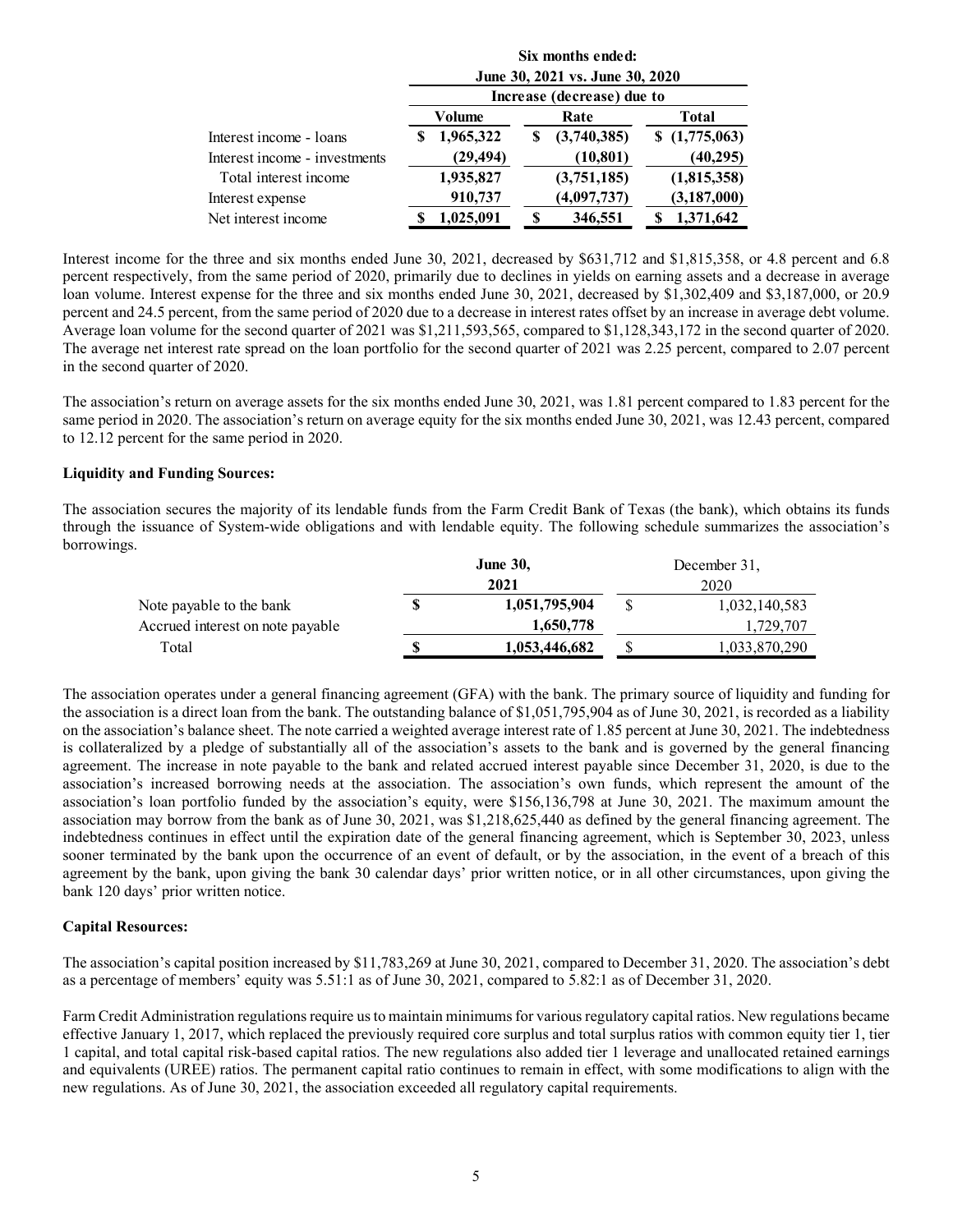#### **Significant Recent Accounting Pronouncements:**

Refer to Note 1 – "Organization and Significant Accounting Policies" in this quarterly report for disclosures of recent accounting pronouncements which may impact the association's consolidated financial position and results of operations and for critical accounting policies.

## *Relationship with the Farm Credit Bank of Texas*

The association's financial condition may be impacted by factors that affect the bank. The financial condition and results of operations of the bank may materially affect the stockholder's investment in the association. The Management's Discussion and Analysis and Notes to Financial Statements contained in the 2020 Annual Report of Association New Model more fully describe the association's relationship with the bank.

The annual and quarterly stockholder reports of the bank are available free of charge, upon request. These reports can be obtained by writing to Farm Credit Bank of Texas, Corporate Communications, P.O. Box 202590, Austin, Texas 78720, or by calling (512) 483- 9204. The annual and quarterly stockholder reports for the bank are also available on its website at *www.farmcreditbank.com.*

The association's quarterly stockholder reports are also available free of charge, upon request. These reports can be obtained by writing to Southern AgCredit, ACA, 402 West Parkway Place, Ridgeland, MS 39157 or calling 601-499-2820. The annual and quarterly stockholder reports for the association are also available on its website at *www.southernagcredit.com.* Copies of the association's quarterly stockholder reports can also be requested by e-mailing *dlsouthernagcreditadmin@farmcreditbank.com..*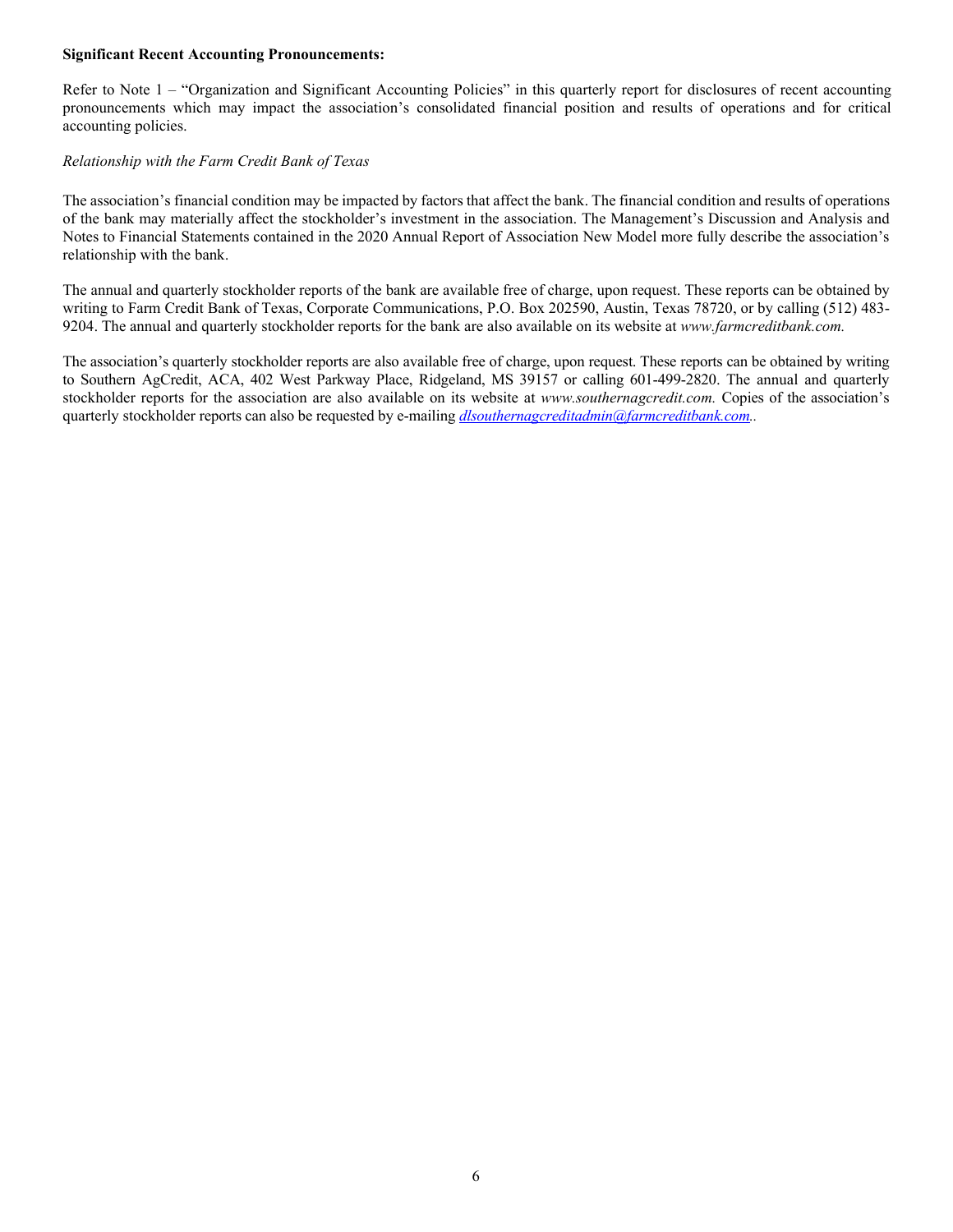## **SOUTHERN AGCREDIT, ACA**

## **CONSOLIDATED BALANCE SHEETS**

|                                               |             | <b>June 30,</b><br>2021<br>(unaudited) | December 31,<br>2020 |
|-----------------------------------------------|-------------|----------------------------------------|----------------------|
| <b>ASSETS</b>                                 |             |                                        |                      |
| Cash                                          | $\mathbf S$ | 9,501                                  | \$<br>7,778          |
| Investments                                   |             | 2,570,480                              | 3,533,263            |
| Loans<br>Less: allowance for loan losses      |             | 1,224,893,464                          | 1,207,848,750        |
|                                               |             | 1,633,787                              | 1,486,911            |
| Net loans                                     |             | 1,223,259,677                          | 1,206,361,839        |
| Accrued interest receivable                   |             |                                        |                      |
| Loans                                         |             | 9,600,797                              | 8,856,431            |
| Investments                                   |             | 17,347                                 | 44,547               |
| Investment in and receivable from the Farm    |             |                                        |                      |
| Credit Bank of Texas:                         |             |                                        |                      |
| Capital stock                                 |             | 19,711,030                             | 19,711,030           |
| Other                                         |             | 4,314,988                              | 2,167,795            |
| Other property owned, net                     |             | 374,682                                | 215,532              |
| Premises and equipment, net                   |             | 9,171,998                              | 9,082,733            |
| Other assets<br>Total assets                  |             | 1,401,976                              | 960,965              |
|                                               | $\mathbb S$ | 1,270,432,476                          | \$<br>1,250,941,913  |
| <b>LIABILITIES</b>                            |             |                                        |                      |
| Note payable to the Farm Credit Bank of Texas | \$          | 1,051,795,904                          | \$<br>1,032,140,583  |
| Guaranteed obligations to government entities |             | 14,193,126                             | 13,959,080           |
| Advance conditional payments                  |             | 98,711                                 | 149,917              |
| Accrued interest payable                      |             | 1,650,778                              | 1,729,707            |
| Drafts outstanding                            |             | 492,128                                | 71,456               |
| Patronage distributions payable               |             |                                        | 10,426,868           |
| Other liabilities                             |             | 6,995,747                              | 9,041,489            |
| <b>Total liabilities</b>                      |             | 1,075,226,394                          | 1,067,519,100        |
| <b>MEMBERS' EQUITY</b>                        |             |                                        |                      |
| Capital stock and participation certificates  |             | 4,914,480                              | 4,811,195            |
| Additional paid-in capital                    |             | 10,238,891                             | 10,238,891           |
| Unallocated retained earnings                 |             | 180,482,347                            | 168,801,991          |
| Accumulated other comprehensive income (loss) |             | (429, 636)                             | (429, 264)           |
| Total members' equity                         |             | 195,206,082                            | 183,422,813          |
| Total liabilities and members' equity         | \$          | 1,270,432,476                          | \$<br>1,250,941,913  |

The accompanying notes are an integral part of these combined financial statements.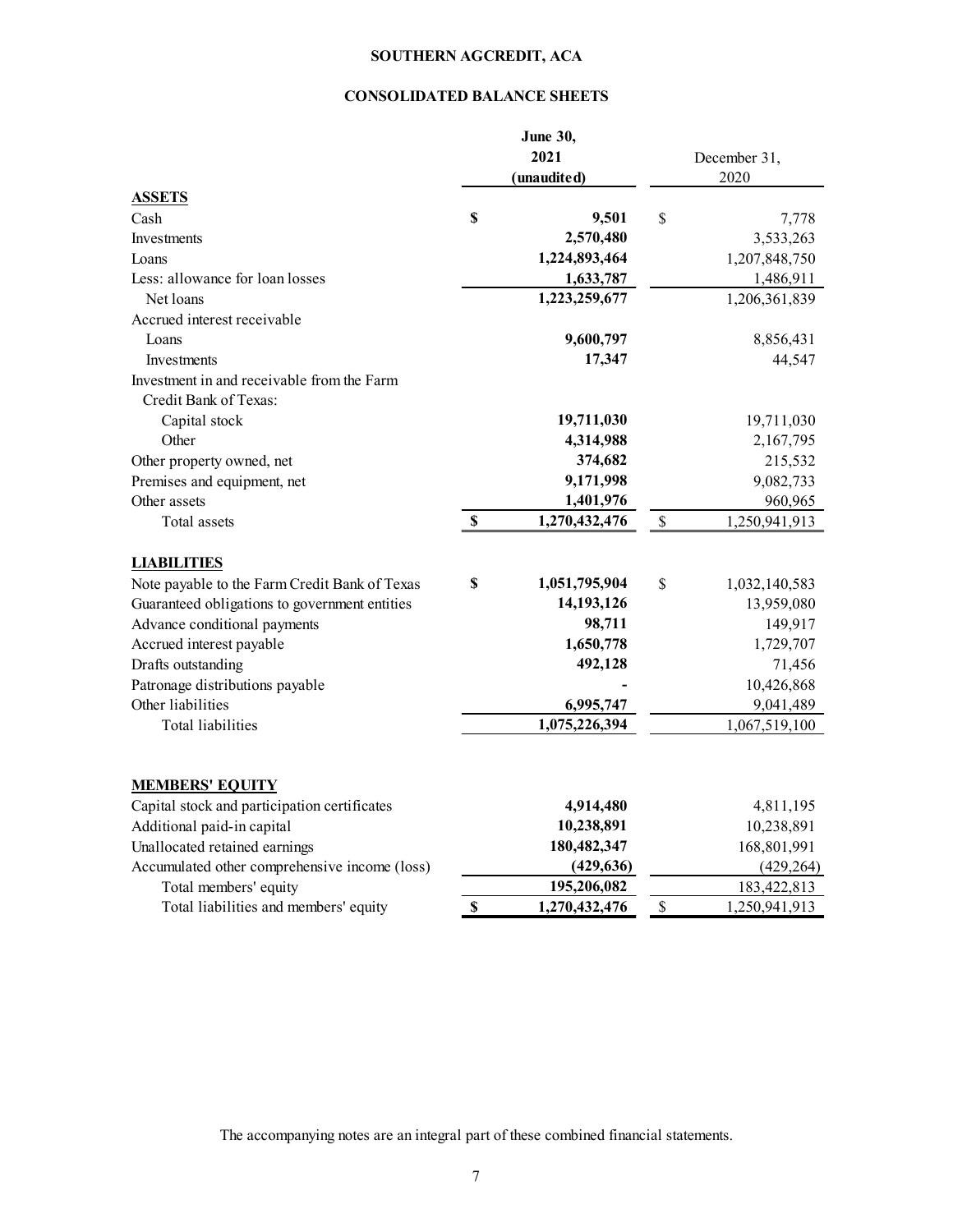## **SOUTHERN AGCREDIT, ACA**

#### **CONSOLIDATED STATEMENTS OF COMPREHENSIVE INCOME**

(unaudited)

|                                                    | <b>Quarter Ended</b><br>June 30, |    |            | <b>Six Months Ended</b><br>June 30, |            |    |            |
|----------------------------------------------------|----------------------------------|----|------------|-------------------------------------|------------|----|------------|
|                                                    | 2021                             |    | 2020       |                                     | 2021       |    | 2020       |
| <b>INTEREST INCOME</b>                             |                                  |    |            |                                     |            |    |            |
| Loans                                              | \$<br>12,450,479                 | \$ | 13,066,712 | \$                                  | 24,935,976 | \$ | 26,711,039 |
| Investments                                        | 30,103                           |    | 45,582     |                                     | 63,507     |    | 103,802    |
| Total interest income                              | 12,480,582                       |    | 13,112,294 |                                     | 24,999,483 |    | 26,814,841 |
| <b>INTEREST EXPENSE</b>                            |                                  |    |            |                                     |            |    |            |
| Note payable to the Farm Credit Bank of Texas      | 4,924,088                        |    | 6,226,516  |                                     | 9,808,453  |    | 12,995,452 |
| Advance conditional payments                       | 70                               |    | 51         |                                     | 90         |    | 91         |
| Total interest expense                             | 4,924,158                        |    | 6,226,567  |                                     | 9,808,543  |    | 12,995,543 |
| Net interest income                                | 7,556,424                        |    | 6,885,727  |                                     | 15,190,940 |    | 13,819,298 |
| <b>PROVISION FOR LOAN LOSSES</b>                   | 37,235                           |    | 59,904     |                                     | 193,888    |    | 313,904    |
| Net interest income after                          |                                  |    |            |                                     |            |    |            |
| provision for loan losses                          | 7,519,189                        |    | 6,825,823  |                                     | 14,997,052 |    | 13,505,394 |
| <b>NONINTEREST INCOME</b>                          |                                  |    |            |                                     |            |    |            |
| Income from the Farm Credit Bank of Texas:         |                                  |    |            |                                     |            |    |            |
| Patronage income                                   | 1,672,336                        |    | 1,245,837  |                                     | 3,341,214  |    | 2,505,936  |
| Loan fees                                          | 112,106                          |    | 167,215    |                                     | 226,051    |    | 277,303    |
| Financially related services income                | 151                              |    | 145        |                                     | 291        |    | 279        |
| Gain (loss) on other property owned, net           | (1,723)                          |    | (5, 545)   |                                     | (5,928)    |    | (19,071)   |
| Gain (loss) on sale of premises and equipment, net | 100                              |    |            |                                     | 1,633      |    |            |
| Other noninterest income                           | 531                              |    | 904        |                                     | 44,769     |    | 296,617    |
| Total noninterest income                           | 1,783,501                        |    | 1,408,556  |                                     | 3,608,030  |    | 3,061,064  |
| <b>NONINTEREST EXPENSES</b>                        |                                  |    |            |                                     |            |    |            |
| Salaries and employee benefits                     | 1,800,211                        |    | 1,523,337  |                                     | 3,576,168  |    | 3,001,012  |
| Occupancy and equipment                            | 330,254                          |    | 274,608    |                                     | 731,744    |    | 565,664    |
| Insurance Fund premiums                            | 363,990                          |    | 169,272    |                                     | 724,371    |    | 335,290    |
| Other components of net periodic postretirement    |                                  |    |            |                                     |            |    |            |
| benefit cost                                       | 36,876                           |    | 41,364     |                                     | 73,752     |    | 82,728     |
| Other noninterest expense                          | 913,448                          |    | 797,604    |                                     | 1,818,691  |    | 1,872,820  |
| Total noninterest expenses                         | 3,444,779                        |    | 2,806,185  |                                     | 6,924,726  |    | 5,857,514  |
| Income before income taxes                         | 5,857,911                        |    | 5,428,194  |                                     | 11,680,356 |    | 10,708,944 |
| <b>NET INCOME</b>                                  | 5,857,911                        |    | 5,428,194  |                                     | 11,680,356 |    | 10,708,944 |
| Other comprehensive income:                        |                                  |    |            |                                     |            |    |            |
| Change in postretirement benefit plans             | (186)                            |    | (2,370)    |                                     | (372)      |    | (4,740)    |
| Other comprehensive income, net of tax             | (186)                            |    | (2,370)    |                                     | (372)      |    | (4,740)    |
| <b>COMPREHENSIVE INCOME</b>                        | \$<br>5,857,725                  | \$ | 5,425,824  | $\mathbb S$                         | 11,679,984 | \$ | 10,704,204 |

The accompanying notes are an integral part of these combined financial statements.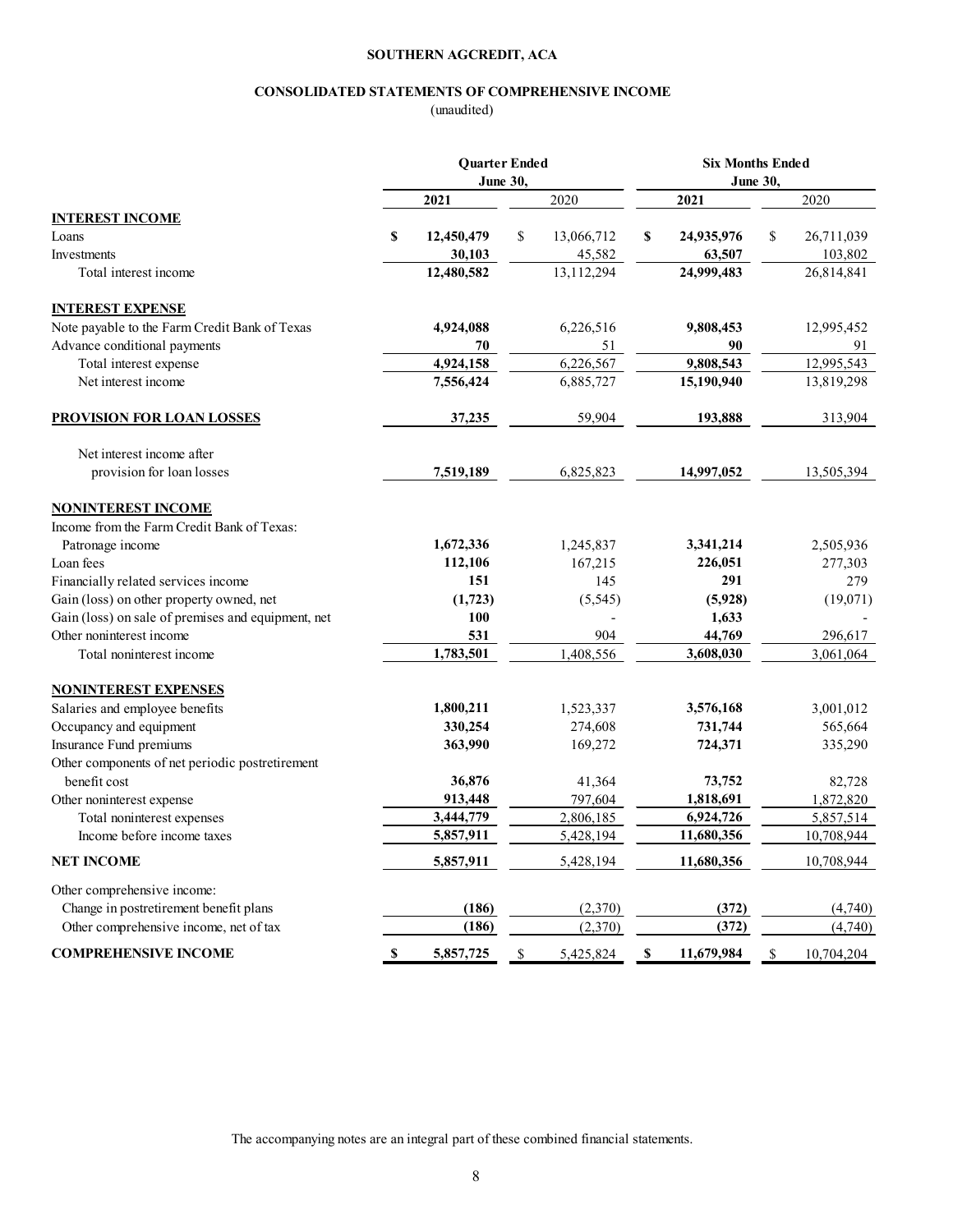#### **SOUTHERN AGCREDIT, ACA**

## **CONSOLIDATED STATEMENT OF CHANGES IN MEMBERS' EQUITY**

(unaudited)

|                                                                                                                                            | Capital Stock/<br>Participation<br><b>Certificates</b> |    | umuniva<br><b>Additional</b><br>Paid-in-Capital |    | <b>Retained Earnings</b><br>Unallocated |    | Accumulated<br>Other<br>Comprehensive<br>Income (Loss) |     | Total<br>Members'<br><b>Equity</b>   |
|--------------------------------------------------------------------------------------------------------------------------------------------|--------------------------------------------------------|----|-------------------------------------------------|----|-----------------------------------------|----|--------------------------------------------------------|-----|--------------------------------------|
| Balance at December 31, 2019<br>Comprehensive income                                                                                       | \$<br>4,575,675                                        | S. | 10,238,891                                      | S. | 157,725,330<br>10,708,944               | S. | (313,770)<br>(4,740)                                   | S.  | 172,226,126<br>10,704,204            |
| Capital stock/participation certificates<br>and allocated retained earnings issued                                                         | 463,130                                                |    |                                                 |    |                                         |    |                                                        |     | 463,130                              |
| Capital stock/participation certificates<br>and allocated retained earnings retired<br>Balance at June 30, 2020                            | (357, 335)<br>4,681,470                                | S  | 10,238,891                                      |    | 168,434,274                             | S. | (318, 510)                                             | S   | (357, 335)<br>183,036,125            |
| Balance at December 31, 2020<br>Comprehensive income<br>Capital stock/participation certificates<br>and allocated retained earnings issued | \$<br>4,811,195<br>544,375                             | S. | 10,238,891                                      | \$ | 168,801,991<br>11,680,356               | S. | (429, 264)<br>(372)                                    | \$. | 183,422,813<br>11,679,984<br>544,375 |
| Capital stock/participation certificates<br>and allocated retained earnings retired<br>Balance at June 30, 2021                            | (441,090)<br>4,914,480                                 |    | 10,238,891                                      |    | 180.482.347                             |    | (429, 636)                                             |     | (441,090)<br>195,206,082             |

The accompanying notes are an integral part of these combined financial statements.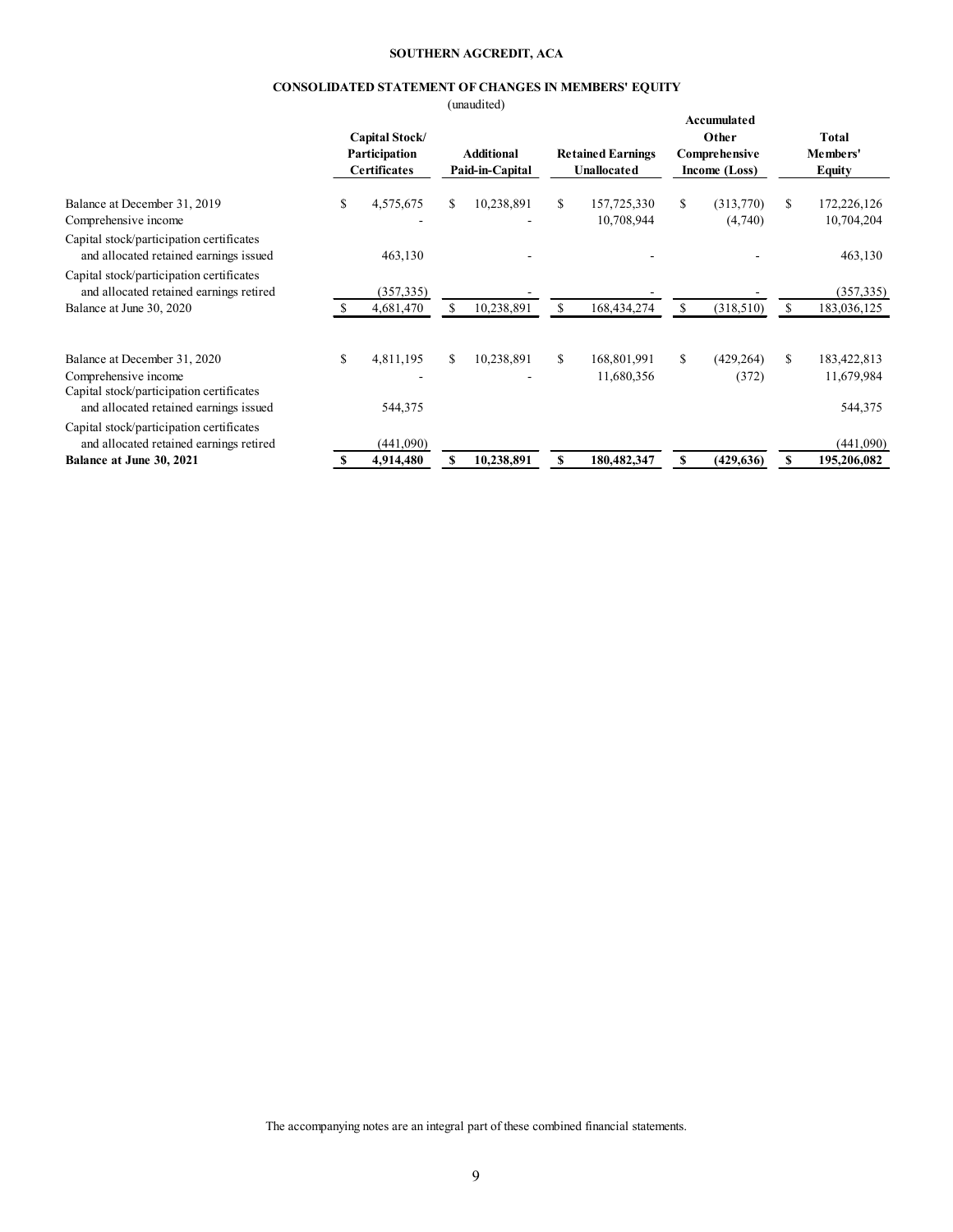## **SOUTHERN AGCREDIT, ACA NOTES TO THE CONSOLIDATED FINANCIAL STATEMENTS**

*(Unaudited)*

## **NOTE 1 — ORGANIZATION AND SIGNIFICANT ACCOUNTING POLICIES:**

Southern AgCredit, ACA, including its wholly-owned subsidiaries, Southern AgCredit, PCA and Southern AgCredit, FLCA (collectively called "the association"), is a member-owned cooperative which provides credit and credit-related services to, or for the benefit of, eligible borrowers/stockholders for qualified agricultural purposes in the counties of Adams, Amite, Carroll, Claiborne, Clarke, Copiah, Covington, Forrest, Franklin, George, Greene, Grenada, Hancock, Harrison, Hinds, Holmes, Humphreys, Issaquena, Jackson, Jasper, Jefferson, Jefferson Davis, Jones, Kemper, Lamar, Lauderdale, Lawrence, Leake, Leflore, Lincoln, Madison, Marion, Montgomery, Neshoba, Newton, Pearl River, Perry, Pike, Rankin, Scott, Sharkey, Simpson, Smith, Stone, Walthall, Warren, Washington, Wayne, Wilkinson and Yazoo in the state of Mississippi, as well as the parishes of Bienville, Bossier, Caddo, Claiborne, DeSoto, Jackson, Lincoln, Ouachita (west of Ouachita River), Red River, Union and Webster in the state of Louisiana. In addition, the association is the single owner of Parkway Place Investments, LLC, which was organized for the purpose of holding and managing foreclosed property for which the assets, liabilities and results of operation have been consolidated in the association's financial statements. The association is a lending institution of the Farm Credit System (the System), which was established by Acts of Congress to meet the needs of American agriculture.

The accompanying unaudited financial statements have been prepared in accordance with accounting principles generally accepted in the U.S. (GAAP) for interim financial information. Accordingly, they do not include all of the disclosures required by GAAP for annual financial statements and should be read in conjunction with the audited financial statements as of and for the year ended December 31, 2020, as contained in the 2020 Annual Report to Stockholders.

In the opinion of management, the accompanying consolidated financial statements contain all adjustments necessary for a fair presentation of the interim financial condition and results of operations and conform with generally accepted accounting principles (GAAP), except for the inclusion of a statement of cash flows. GAAP require a business enterprise that provides a set of financial statements reporting both financial position and results of operations to also provide a statement of cash flows for each period for which results of operations are provided. In regulations issued by FCA, associations have the option to exclude statements of cash flows in interim financial statements. Therefore, the association has elected not to include a statement of cash flows in these consolidated financial statements. These interim financial statements should be read in conjunction with the audited financial statements as of and for the year ended December 31, 2020, as contained in the 2020 Annual Report to Stockholders. The preparation of financial statements in accordance with GAAP requires management to make estimates and assumptions that affect the amounts reported in the financial statements and accompanying notes. Actual results could differ from those estimates. The results of operations for interim periods are not necessarily indicative of the results to be expected for the full year ending December 31, 2021. Descriptions of the significant accounting policies are included in the 2020 Annual Report to Stockholders. In the opinion of management, these policies and the presentation of the interim financial condition and results of operations conform with GAAP and prevailing practices within the banking industry.

In January 2021, the FASB issued an update whereby certain derivative instruments may be modified to change the rate used for margining, discounting, or contract price alignment. An entity may elect to apply the new amendments on a full retrospective basis as of any date from the beginning of an interim period that includes or is subsequent to March 12, 2020, or on a prospective basis to new modifications from any date within an interim period that includes or is subsequent to the date of the update, up to the date that financial statements are available to be issued. These amendments do not apply to contract modifications made or new hedging relationships entered into after December 31, 2022, and existing hedging relationships evaluated for effectiveness in periods after December 31, 2022. The institution adopted the guidance in the first quarter of 2021 and the impact was not material to the institution's financial condition or results of operations.

In March 2020, the Financial Accounting Standards Board (FASB) issued guidance entitled "Facilitation of the Effects of Reference Rate Reform on Financial Reporting." The guidance provides optional expedients and exceptions for applying GAAP to contracts, hedging relationships and other transactions affected by reference rate reform. The guidance simplifies the accounting evaluation of contract modifications that replace a reference rate affected by reference rate reform and contemporaneous modifications of other contracts related to the replacement of the reference rate. With respect to hedge accounting, the guidance allows amendment of formal designation and documentation of hedging relationships in certain circumstances as a result of reference rate reform and provides additional expedients for different types of hedges, if certain criteria are met. The optional amendments were effective March 12, 2020, through December 31, 2022. In addition, the institution applied the optional expedients as it relates to loans in the first quarter of 2021. The impact of adoption was not material to the institution's financial condition or its results of operations.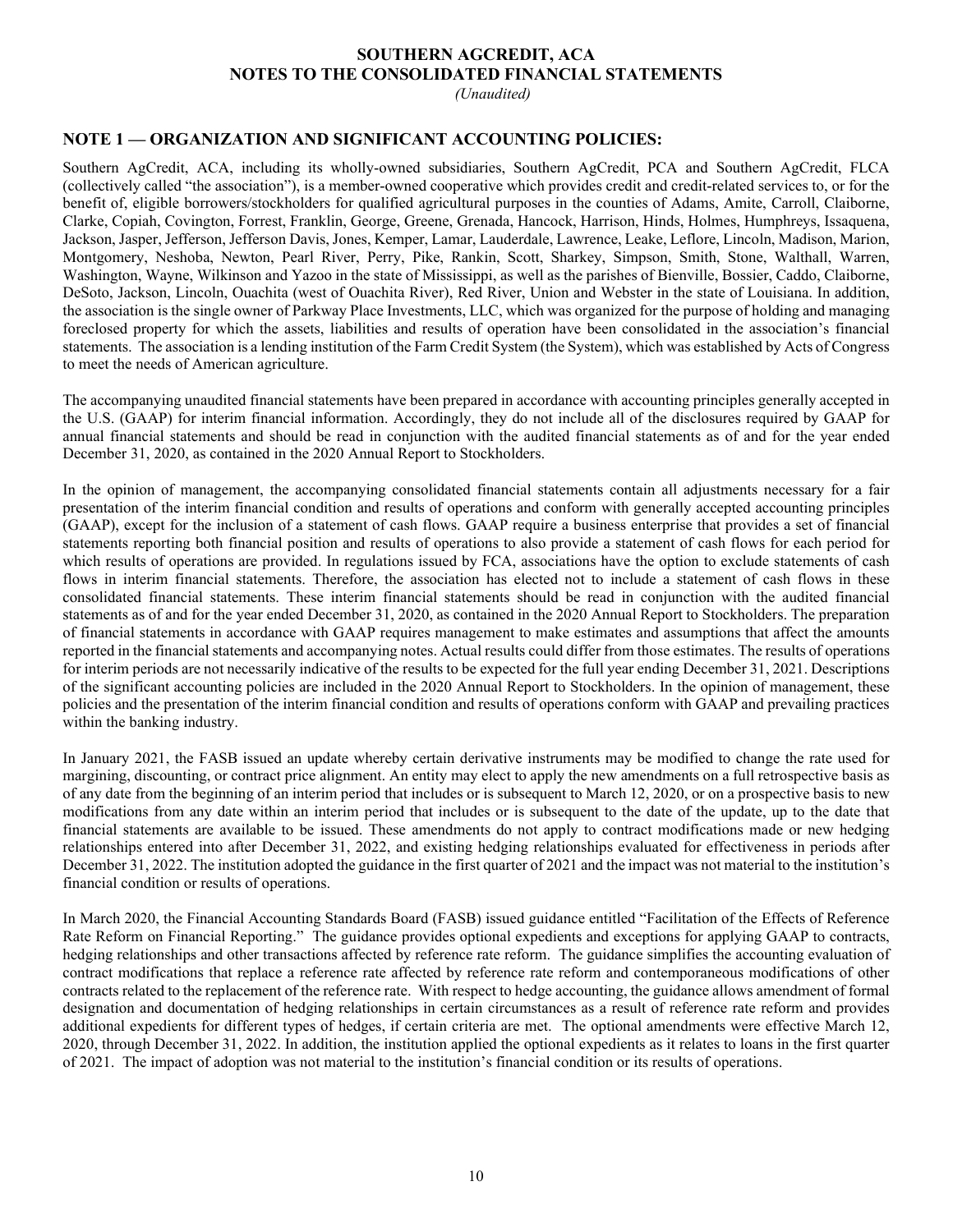In June 2016, the FASB issued guidance entitled "Measurement of Credit Losses on Financial Instruments." The guidance replaces the current incurred loss impairment methodology with a methodology that reflects expected credit losses and requires consideration of a broader range of reasonable and supportable information to inform credit loss estimates. Credit losses relating to available-forsale securities would also be recorded through an allowance for credit losses. For public business entities that are not U.S. Securities and Exchange Commission filers this guidance was to become effective for interim and annual periods beginning after December 15, 2020, with early application permitted. In November 2019, the FASB issued an update that amends the mandatory effective date for this guidance for certain institutions. The change resulted from a change in the effective date philosophy that extends and simplifies the adoption by staggering the dates between large public entities and other entities. As a result of the change, the new credit loss standard, for those institutions qualifying for the delay, becomes effective for interim and annual reporting periods beginning after December 15, 2022, with early adoption permitted. The Association qualifies for the delay in the adoption date. The Association continues to evaluate the impact of adoption on the Association's financial condition and its results of operations.

The consolidated financial statements comprise the operations of the ACA and its wholly-owned subsidiaries. The preparation of these consolidated financial statements requires the use of management's estimates. The results for the quarter ended June 30, 2021, are not necessarily indicative of the results to be expected for the year ended December 31, 2021. Certain amounts in the prior period's financial statements have been reclassified to conform to current financial statement presentation.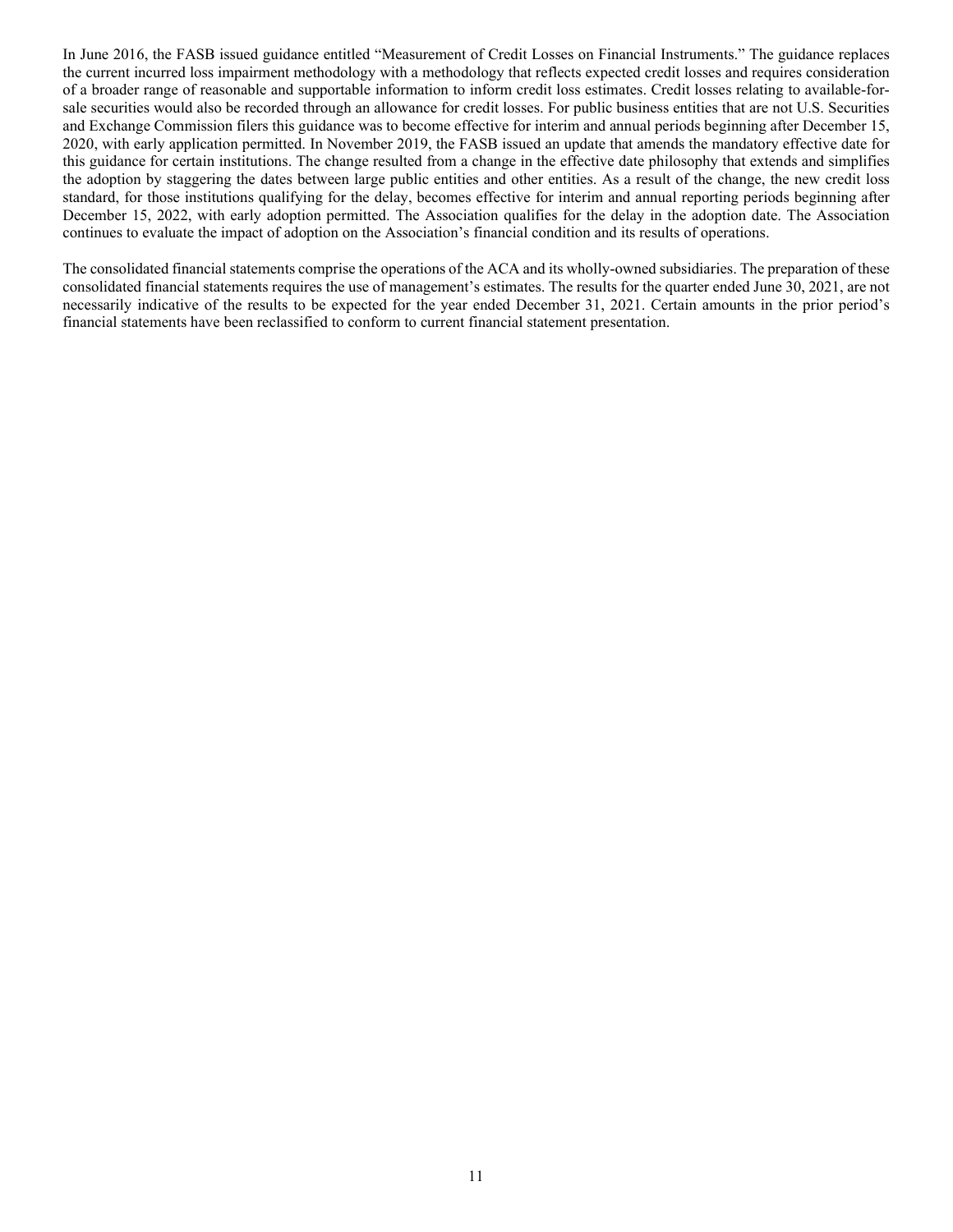## **NOTE 2 — INVESTMENTS:**

The association may hold mission-related and other investments. The Farm Credit Administration approves mission-related programs and other mission-related investments. In January 2010, \$35,192,440 of agricultural mortgage loans previously covered under a Long-Term Standby Commitment to Purchase agreement with the Federal Agricultural Mortgage Corporation (Farmer Mac) were securitized. No gain or loss was recognized in the financial statements upon completion of the securitization. Terms of the agreement call for a guarantee fee of 20-50 basis points to be paid to Farmer Mac, and for the association to receive a 30-basis-point fee for servicing the underlying loans.

|      | <b>June 30, 2021</b>            |        |                   |                  |  |  |  |
|------|---------------------------------|--------|-------------------|------------------|--|--|--|
|      | Gross                           | Gross  |                   |                  |  |  |  |
|      | Amortized Unrealized Unrealized |        |                   | Weighted Average |  |  |  |
| Cost | Gains                           | Losses | <b>Fair Value</b> | Yield            |  |  |  |
|      |                                 |        |                   |                  |  |  |  |

The following is a summary of Farmer Mac agricultural mortgage-backed securities:

| December 31, 2020 |                                 |        |                  |                  |  |  |
|-------------------|---------------------------------|--------|------------------|------------------|--|--|
|                   | Gross                           | Gross  |                  |                  |  |  |
|                   | Amortized Unrealized Unrealized |        |                  | Weighted Average |  |  |
| Cost              | Gains                           | Losses | Fair Value       | Yield            |  |  |
| $$3,533,263$ \,   | 43,393                          |        | $-$ \$ 3,576,656 | 3.95%            |  |  |

## **NOTE 3 — LOANS AND ALLOWANCE FOR LOAN LOSSES:**

A summary of loans follows:

|                               | June 30,        | December 31,    |
|-------------------------------|-----------------|-----------------|
|                               | 2021            | 2020            |
| Loan Type                     | <b>Amount</b>   | Amount          |
| Production agriculture:       |                 |                 |
| Real estate mortgage          | \$1,039,719,438 | \$1,012,252,339 |
| Production and                |                 |                 |
| intermediate term             | 100,543,717     | 103,465,293     |
| Agribusiness:                 |                 |                 |
| Loans to cooperatives         | 3,933,529       | 4,846,974       |
| Processing and marketing      | 32,868,944      | 40,381,454      |
| Farm-related business         | 6,723,327       | 6,805,634       |
| Communication                 | 22,532,796      | 22,680,883      |
| Energy                        | 12,541,080      | 13,002,863      |
| Rural residential real estate | 2,683,724       | 2,676,653       |
| International                 | 1,971,950       |                 |
| Water and waste water         | 1,374,959       | 1,736,657       |
| Total                         | \$1,224,893,464 | \$1,207,848,750 |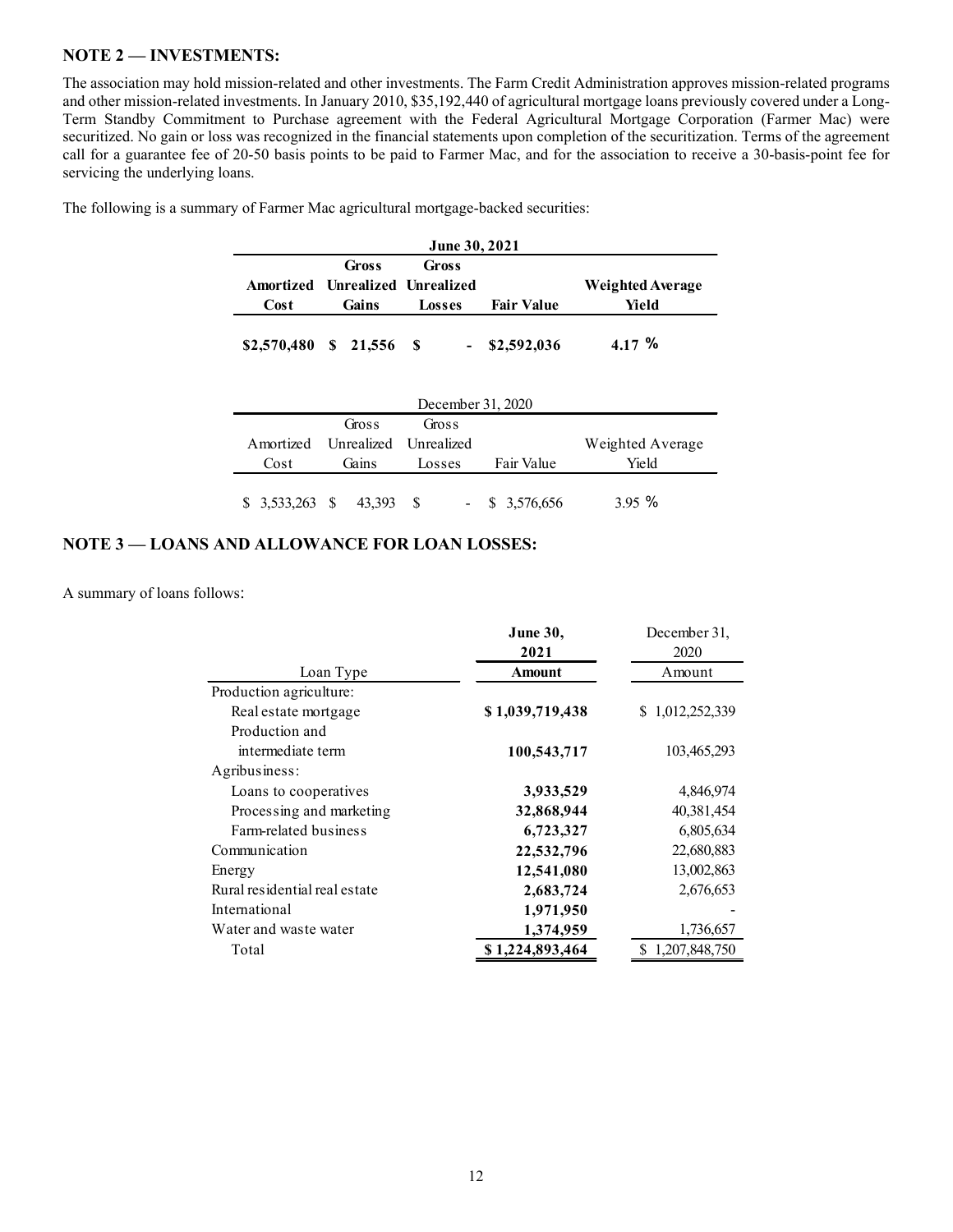The association purchases or sells participation interests with other parties in order to diversify risk, manage loan volume and comply with Farm Credit Administration regulations. The following table presents information regarding the balances of participations purchased and sold at June 30, 2021:

|                                  | Other Farm Credit Institutions |                 |                | Non-Farm Credit Institutions  | Total           |                |  |
|----------------------------------|--------------------------------|-----------------|----------------|-------------------------------|-----------------|----------------|--|
|                                  | Participations                 | Participations  | Participations | Participations                | Participations  | Participations |  |
|                                  | Purchased                      | Sold            | Purchased      | Sold                          | Purchased       | Sold           |  |
| Real estate mortgage             | 7,973,624                      | .602,592<br>S.  | 88,454         | S<br>$\overline{\phantom{0}}$ | 8,062,078<br>υэ | 1,602,592      |  |
| Production and intermediate term | 11,530,235                     | 34,578,701      |                | $\overline{\phantom{0}}$      | 11,530,235      | 34,578,701     |  |
| Agribusiness                     | 43,051,780                     |                 |                |                               | 43,051,780      |                |  |
| Communication                    | 22,532,796                     |                 |                |                               | 22,532,796      |                |  |
| Energy                           | 12,541,080                     |                 |                |                               | 12,541,080      |                |  |
| Water and waste water            | 1,374,959                      |                 |                |                               | 1.374.959       |                |  |
| International                    | 1,971,950                      |                 |                |                               | 1,971,950       |                |  |
| Total                            | \$100,976,424                  | \$ 36, 181, 293 | 88,454         |                               | \$101,064,878   | \$36,181,293   |  |

The association is authorized under the Farm Credit Act to accept "advance conditional payments" (ACPs) from borrowers. To the extent the borrower's access to such ACPs is restricted and the legal right of setoff exists, the ACPs are netted against the borrower's related loan balance. Unrestricted advance conditional payments are included in other liabilities. ACPs are not insured, and interest is generally paid by the association on such balances. Balances of ACPs were \$98,711 and \$149,917 at June 30, 2021, and December 31, 2020, respectively.

Nonperforming assets (including related accrued interest) and related credit quality statistics are as follows:

|                                   | June 30,<br>2021 |           | December 31,<br>2020 |
|-----------------------------------|------------------|-----------|----------------------|
| <b>Nonaccrual loans:</b>          |                  |           |                      |
| Real estate mortgage              | S                | 4,027,348 | S<br>4,000,295       |
| Production and intermediate term  |                  | 91,465    | 47,206               |
| Total nonaccrual loans            |                  | 4,118,813 | 4,047,501            |
| Accruing restructured loans:      |                  |           |                      |
| Real estate mortgage              |                  | 878,711   | 311,271              |
| Production and intermediate term  |                  | 74,187    | 75,558               |
| Total accruing restructured loans |                  | 952,898   | 386,829              |
| Total nonperforming loans         |                  | 5,071,711 | 4,434,330            |
| Other property owned              |                  | 374,682   | 215,532              |
| Total nonperforming assets        | \$               | 5,446,393 | 4,649,862            |

One credit quality indicator utilized by the association is the Farm Credit Administration Uniform Loan Classification System that categorizes loans into five categories. The categories are defined as follows:

- Acceptable assets are expected to be fully collectible and represent the highest quality;
- Other assets especially mentioned (OAEM) assets are currently collectible but exhibit some potential weakness;
- Substandard assets exhibit some serious weakness in repayment capacity, equity and/or collateral pledged on the loan;
- Doubtful assets exhibit similar weaknesses to substandard assets; however, doubtful assets have additional weaknesses in existing factors, conditions and values that make collection in full highly questionable; and
- Loss assets are considered uncollectible.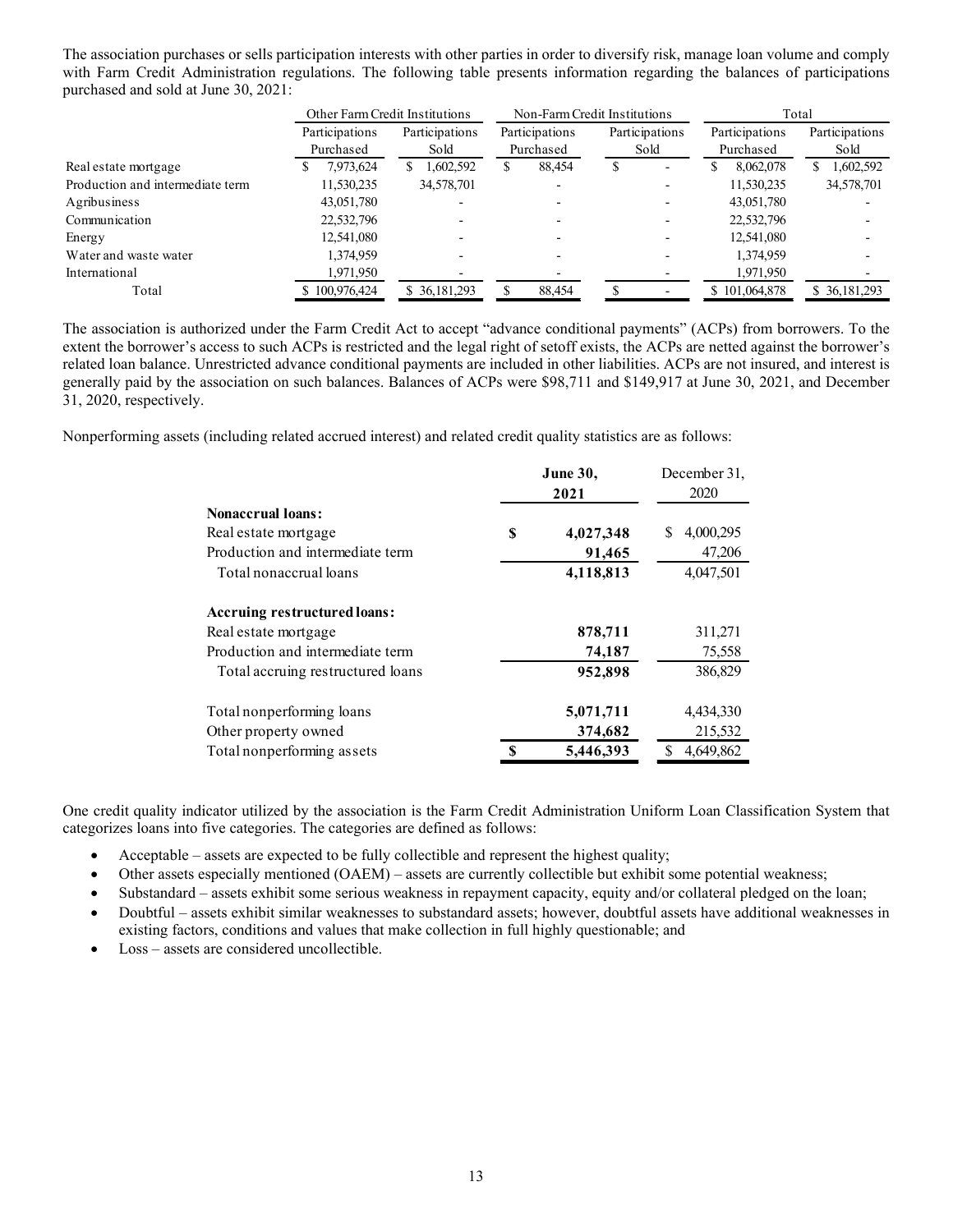The following table shows loans and related accrued interest as a percentage of total loans and related accrued interest receivable by loan type as of:

|                                  | June 30,<br>2021       | December 31,<br>2020 |
|----------------------------------|------------------------|----------------------|
| Real estate mortgage             |                        |                      |
| Acceptable                       | $\frac{0}{0}$<br>97.63 | 97.80 %              |
| <b>OAEM</b>                      | 1.73                   | 1.55                 |
| Substandard/doubtful             | 0.64                   | 0.65                 |
| Production and intermediate term | 100.00                 | 100.00               |
|                                  | 98.28                  | 97.99                |
| Acceptable<br><b>OAEM</b>        | 1.63                   | 1.96                 |
| Substandard/doubtful             | 0.09                   | 0.05                 |
|                                  | 100.00                 | 100.00               |
| Loans to cooperatives            |                        |                      |
| Acceptable                       | 100.00                 | 100.00               |
| <b>OAEM</b>                      |                        |                      |
| Substandard/doubtful             |                        |                      |
|                                  | 100.00                 | 100.00               |
| Processing and marketing         |                        |                      |
| Acceptable                       | 92.43                  | 93.64                |
| <b>OAEM</b>                      | 3.51                   | 6.36                 |
| Substandard/doubtful             | 4.06                   | -                    |
|                                  | 100.00                 | 100.00               |
| Farm-related business            |                        |                      |
| Acceptable                       | 100.00                 | 100.00               |
| <b>OAEM</b>                      |                        |                      |
| Substandard/doubtful             |                        |                      |
| Communication                    | 100.00                 | 100.00               |
| Acceptable                       | 100.00                 | 100.00               |
| <b>OAEM</b>                      |                        |                      |
| Substandard/doubtful             |                        |                      |
|                                  | 100.00                 | 100.00               |
| Energy                           |                        |                      |
| Acceptable                       | 100.00                 | 100.00               |
| <b>OAEM</b>                      |                        |                      |
| Substandard/doubtful             |                        |                      |
|                                  | 100.00                 | 100.00               |
| Rural residential real estate    |                        |                      |
| Acceptable                       | 100.00                 | 100.00               |
| <b>OAEM</b>                      |                        |                      |
| Substandard/doubtful             | 100.00                 |                      |
| International                    |                        | 100.00               |
| Acceptable                       | 100.00                 |                      |
| <b>OAEM</b>                      |                        |                      |
| Substandard/doubtful             |                        |                      |
|                                  | 100.00                 |                      |
| Water and waste water            |                        |                      |
| Acceptable                       | 100.00                 | 100.00               |
| <b>OAEM</b>                      |                        |                      |
| Substandard/doubtful             |                        |                      |
|                                  | 100.00                 | 100.00               |
| Total loans                      |                        |                      |
| Acceptable                       | 97.64                  | 97.77                |
| <b>OAEM</b>                      | 1.70                   | 1.68                 |
| Substandard/doubtful             | 0.66                   | 0.55                 |
|                                  | 100.00<br>$\%$         | 100.00 %             |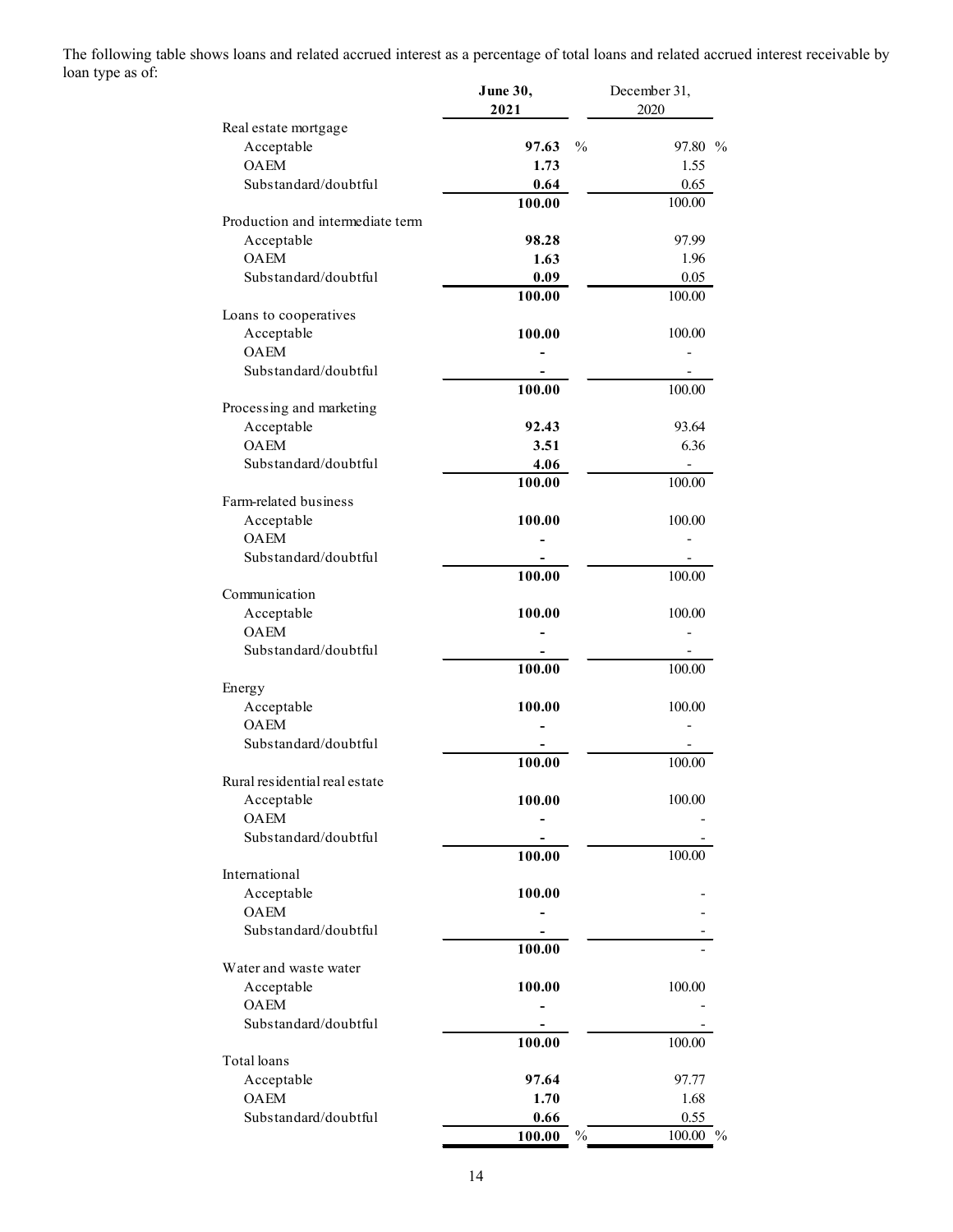The following tables provide an age analysis of past due loans (including accrued interest) as of:

| June 30, 2021                           | 30-89           | 90 Days         | <b>Total</b>    | <b>Not Past Due or</b> |                     |
|-----------------------------------------|-----------------|-----------------|-----------------|------------------------|---------------------|
|                                         | <b>Days</b>     | or More         | Past            | Less Than 30           | <b>Total</b>        |
|                                         | <b>Past Due</b> | <b>Past Due</b> | Due             | <b>Days Past Due</b>   | Loans               |
| Real estate mortgage                    | 4,213,319<br>S  | \$1,442,074     | \$5,655,393     | \$1,042,669,308        | \$1,048,324,701     |
| <b>Production and intermediate term</b> | 46,009          |                 | 46,009          | 101,401,722            | 101,447,731         |
| Loans to cooperatives                   |                 |                 |                 | 3,935,611              | 3,935,611           |
| Processing and marketing                |                 |                 |                 | 32,931,992             | 32,931,992          |
| <b>Farm-related business</b>            |                 |                 |                 | 6,732,078              | 6,732,078           |
| Communication                           |                 |                 |                 | 22,534,023             | 22,534,023          |
| <b>Energy</b>                           |                 |                 |                 | 12,546,095             | 12,546,095          |
| Rural residential real estate           |                 |                 |                 | 2,693,353              | 2,693,353           |
| <b>International</b>                    |                 |                 |                 | 1,973,485              | 1,973,485           |
| Water and was te water                  |                 |                 |                 | 1,375,192              | 1,375,192           |
| <b>Total</b>                            | \$4,259,328     | \$1,442,074     | \$5,701,402     | \$1,228,792,859        | \$1,234,494,261     |
| December 31, 2020                       | 30-89           | 90 Days         | Total           | Not Past Due or        |                     |
|                                         | Days            | or More         | Past            | Less Than 30           | Total               |
|                                         | Past Due        | Past Due        | Due             | Days Past Due          | Loans               |
| Real estate mortgage                    | 5,602,929       | \$<br>2,085,121 | \$<br>7,688,050 | \$<br>1,012,736,864    | \$<br>1,020,424,914 |
| Production and intermediate term        | 346,832         |                 | 346,832         | 103,698,146            | 104,044,978         |
| Loans to cooperatives                   |                 |                 |                 | 4,848,724              | 4,848,724           |
| Processing and marketing                |                 |                 |                 | 40,460,278             | 40,460,278          |
| Farm-related business                   |                 |                 |                 | 6,813,134              | 6,813,134           |
| Communication                           |                 |                 |                 | 22,682,157             | 22,682,157          |
| Energy                                  |                 |                 |                 | 13,008,773             | 13,008,773          |
| Rural residential real estate           |                 |                 |                 | 2,685,463              | 2,685,463           |
| International                           |                 |                 |                 |                        |                     |
| Water and waste water                   |                 |                 |                 | 1,736,760              | 1,736,760           |
| Total                                   | 5,949,761<br>\$ | 2,085,121<br>\$ | \$<br>8,034,882 | \$<br>1,208,670,299    | \$<br>1,216,705,181 |

Note: The recorded investment in the receivable is the face amount increased or decreased by applicable accrued interest and unamortized premium, discount, finance charges or acquisition costs, and may also reflect a previous direct write-down of the investment.

A restructuring of a debt constitutes a troubled debt restructuring if the creditor for economic or legal reasons related to the debtor's financial difficulties grants a concession to the debtor that it would not otherwise consider. Troubled debt restructurings (TDRs) are undertaken in order to improve the likelihood of recovery on the loan and may include, but are not limited to, forgiveness of principal or interest, interest rate reductions that are lower than the current market rate for new debt with similar risk, or significant term or payment extensions.

As of June 30, 2021, the total recorded investment of troubled debt restructured loans was \$952,898, classified as accrual, with no specific reserve. There were no commitments to lend funds to borrowers whose loan terms have been modified in a trouble debt restructuring as of June 30, 2021 and December 31, 2020.

There were no troubled debt restructurings occurring during the three months ended June 30, 2021 and 2020, respectively. The balance of loans formally restructured prior to January 1, 2021, were \$970,438. In restructurings where principal is forgiven, the amount of the forgiveness is immediately charged off. In restructurings where accrued interest is forgiven, the interest is reversed (if current year interest) or charged off (if prior year interest).

The predominant form of concession granted for troubled debt restructuring includes extension of terms and interest rate decreases. Types of modifications include extension of the term, principal or accrued interest reductions, interest rate decreases and delayed payments, among others. At times, these terms might be offset with incremental payments, collateral or new borrower guarantees, in which case we assess all of the modified terms to determine if the overall modification qualifies as a troubled debt restructuring.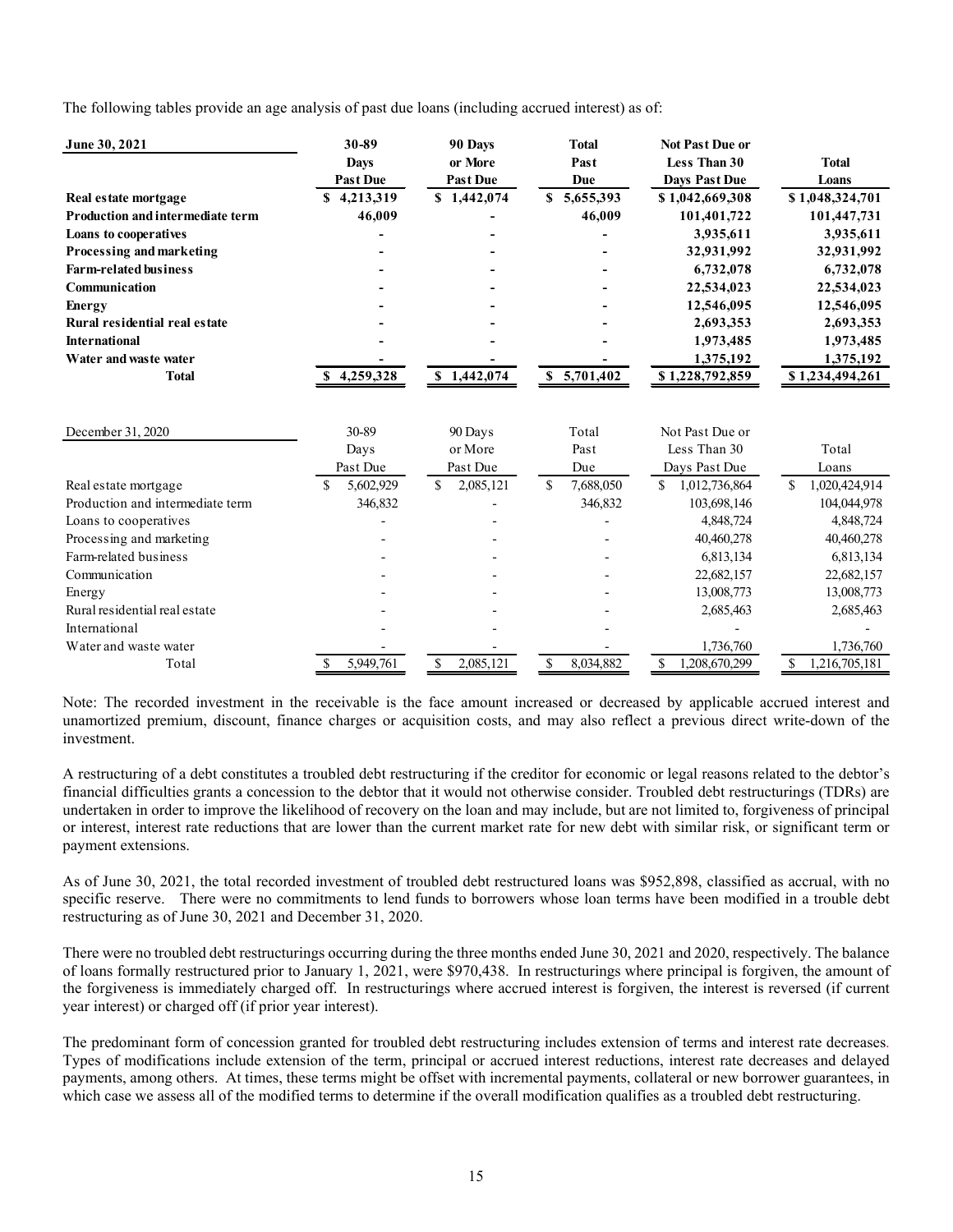The following table provides information on outstanding loans restructured in troubled debt restructurings at period end. These loans are included as impaired loans in the impaired loan table at:

|                                  |                  | Loans Modified as TDRs |                      |                  | TDRs in Nonaccrual Status* |                      |         |  |
|----------------------------------|------------------|------------------------|----------------------|------------------|----------------------------|----------------------|---------|--|
|                                  | June 30,<br>2021 |                        | December 31,<br>2020 | June 30,<br>2021 |                            | December 31,<br>2020 |         |  |
| Real estate mortgage             |                  | 878,711                | 894,880              |                  | $\overline{\phantom{a}}$   |                      | 583,609 |  |
| Production and intermediate term |                  | 74.187                 | 75,558               |                  | $\overline{\phantom{a}}$   |                      |         |  |
| Total                            |                  | 952,898                | 970,438              |                  | $\overline{\phantom{a}}$   |                      | 583,609 |  |

\*represents the portion of loans modified as TDRs that are in nonaccrual status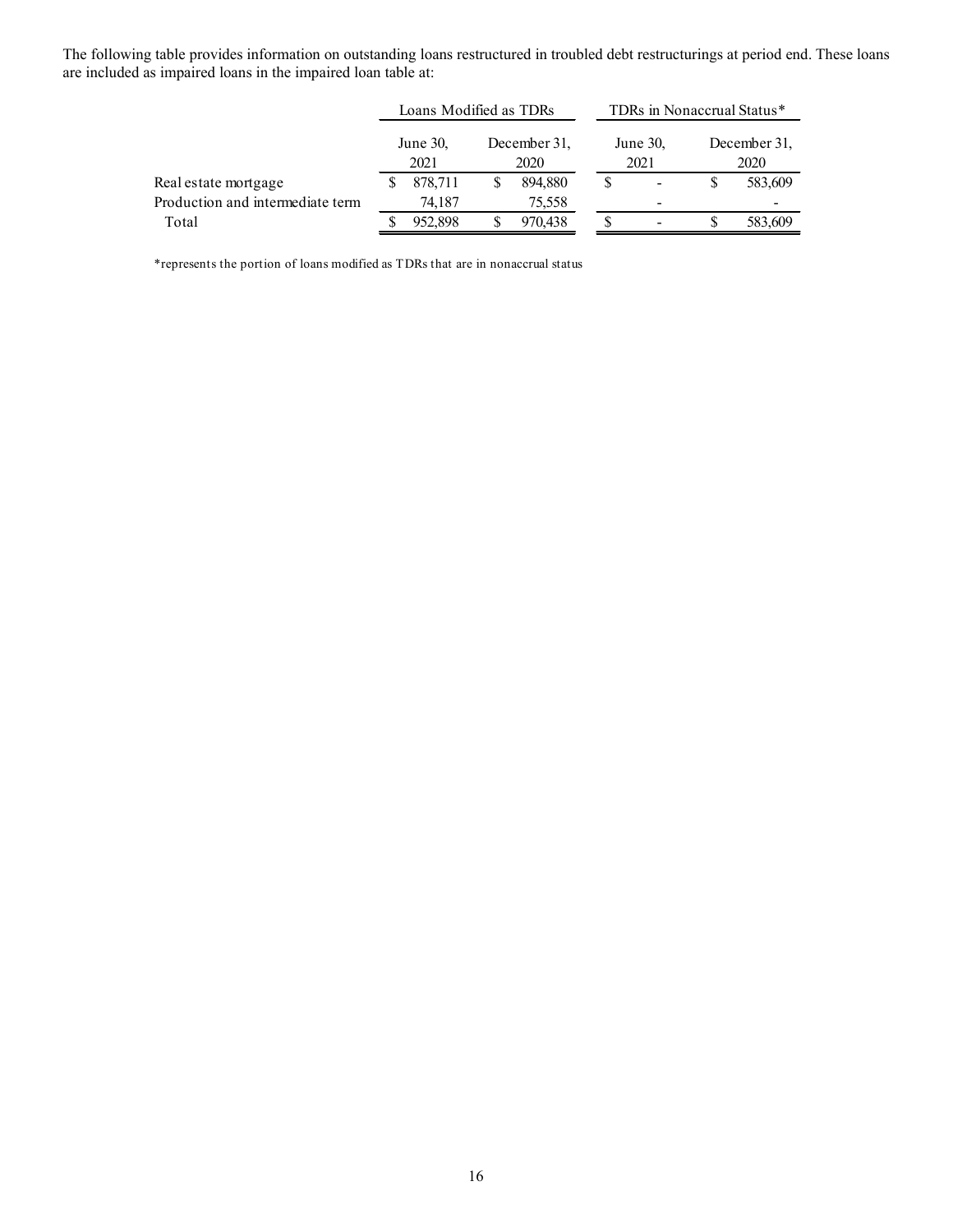Additional impaired loan information is as follows:

|                   | June 30, 2021               |                  | December 31, 2020 |                      |               |           |  |  |
|-------------------|-----------------------------|------------------|-------------------|----------------------|---------------|-----------|--|--|
|                   | <b>Unpaid</b>               |                  |                   | Unpaid               |               |           |  |  |
| Recorded          | Principal                   | Related          | Recorded          | Principal            |               | Related   |  |  |
| <b>Investment</b> | <b>Balance</b> <sup>a</sup> | <b>Allowance</b> | Investment        | Balance <sup>a</sup> |               | Allowance |  |  |
|                   |                             |                  |                   |                      |               |           |  |  |
| \$1,857,099       | \$1,857,099                 | \$235,277        | \$1,751,619       | \$1,751,619          | \$            | 170,242   |  |  |
|                   |                             |                  |                   |                      |               |           |  |  |
| \$1,857,099       | \$1,857,099                 | \$235,277        | \$1,751,619       | \$1,751,619          | <sup>\$</sup> | 170,242   |  |  |
|                   |                             |                  |                   |                      |               |           |  |  |
| \$3,164,372       | \$3,175,879                 | \$               | \$2,558,605       | \$2,561,279          | \$            |           |  |  |
| 165,170           | 165,771                     |                  | 122,257           | 122,852              |               |           |  |  |
| \$3,329,542       | \$3,341,650                 | <b>S</b>         | \$2,680,862       | \$2,684,131          | - \$          |           |  |  |
|                   |                             |                  |                   |                      |               |           |  |  |
| \$5,021,471       | \$5,032,978                 | \$235,277        | \$4,310,224       | \$4,312,898          | S             | 170,242   |  |  |
| 165,170           | 165,771                     |                  | 122,257           | 122,852              |               |           |  |  |
| \$5,186,641       | \$5,198,749                 | \$235,277        | \$4,432,481       | \$4,435,750          |               | 170,242   |  |  |
|                   |                             |                  |                   |                      |               |           |  |  |

<sup>a</sup> Unpaid principal balance represents the recorded principal balance of the loan.

|                                  |                 |    |               | For the Three Months Ended |               |            |                 | For the Six Months Ended |                 |               |               |            |  |
|----------------------------------|-----------------|----|---------------|----------------------------|---------------|------------|-----------------|--------------------------|-----------------|---------------|---------------|------------|--|
|                                  | June 30, 2021   |    |               |                            | June 30, 2020 |            | June 30, 2021   |                          |                 |               | June 30, 2020 |            |  |
|                                  | Average         |    | Interest      | Average                    |               | Interest   | Average         |                          | <b>Interest</b> | Average       |               | Interest   |  |
|                                  | <b>Impaired</b> |    | <b>Income</b> | Impaired                   |               | Income     | <b>Impaired</b> |                          | Income          | Impaired      |               | Income     |  |
|                                  | Loans           |    | Recognized    | Loans                      |               | Recognized | Loans           |                          | Recognized      | Loans         |               | Recognized |  |
| Impaired loans with a related    |                 |    |               |                            |               |            |                 |                          |                 |               |               |            |  |
| allowance for credit losses:     |                 |    |               |                            |               |            |                 |                          |                 |               |               |            |  |
| Real estate mortgage             | 852,798<br>\$   | S  |               | \$<br>858,421              | \$            |            | \$ 811,595      | S                        |                 | \$<br>858,277 | \$            |            |  |
| Production and intermediate term |                 |    |               |                            |               |            |                 |                          |                 |               |               |            |  |
| Total                            | 852,798<br>S.   | S  |               | 858,421                    | $\mathcal{L}$ |            | 811,595<br>S    | S                        |                 | 858,277       |               |            |  |
| Impaired loans with no related   |                 |    |               |                            |               |            |                 |                          |                 |               |               |            |  |
| allowance for credit losses:     |                 |    |               |                            |               |            |                 |                          |                 |               |               |            |  |
| Real estate mortgage             | \$2,865,327     |    | 27.906        | \$3,218,231                | \$            | 5,182      | \$2,867,065     |                          | 129,297         | \$3,162,657   |               | 17,879     |  |
| Production and intermediate term | 122,806         |    | 1,468         | 80,428                     |               | 1,515      | 120,387         |                          | 6,877           | 80,745        |               | 14,567     |  |
| Total                            | \$2,988,133     | S  | 29,374        | \$3,298,659                |               | 6,697      | \$2,987,452     | S                        | 136,174         | \$3,243,402   |               | 32,446     |  |
| Total impaired loans:            |                 |    |               |                            |               |            |                 |                          |                 |               |               |            |  |
| Real estate mortgage             | \$3,718,125     | \$ | 27.906        | \$4,076,652                | S             | 5,182      | \$3,678,660     | S                        | 129,297         | \$4,020,934   |               | 17,879     |  |
| Production and intermediate term | 122.806         |    | 1,468         | 80,428                     |               | 1,515      | 120,387         |                          | 6,877           | 80,745        |               | 14,567     |  |
| Total                            | \$3,840,931     | S  | 29,374        | \$4,157,080                |               | 6,697      | \$3,799,047     |                          | 136,174         | \$4,101,679   |               | 32,446     |  |
|                                  |                 |    |               |                            |               |            |                 |                          |                 |               |               |            |  |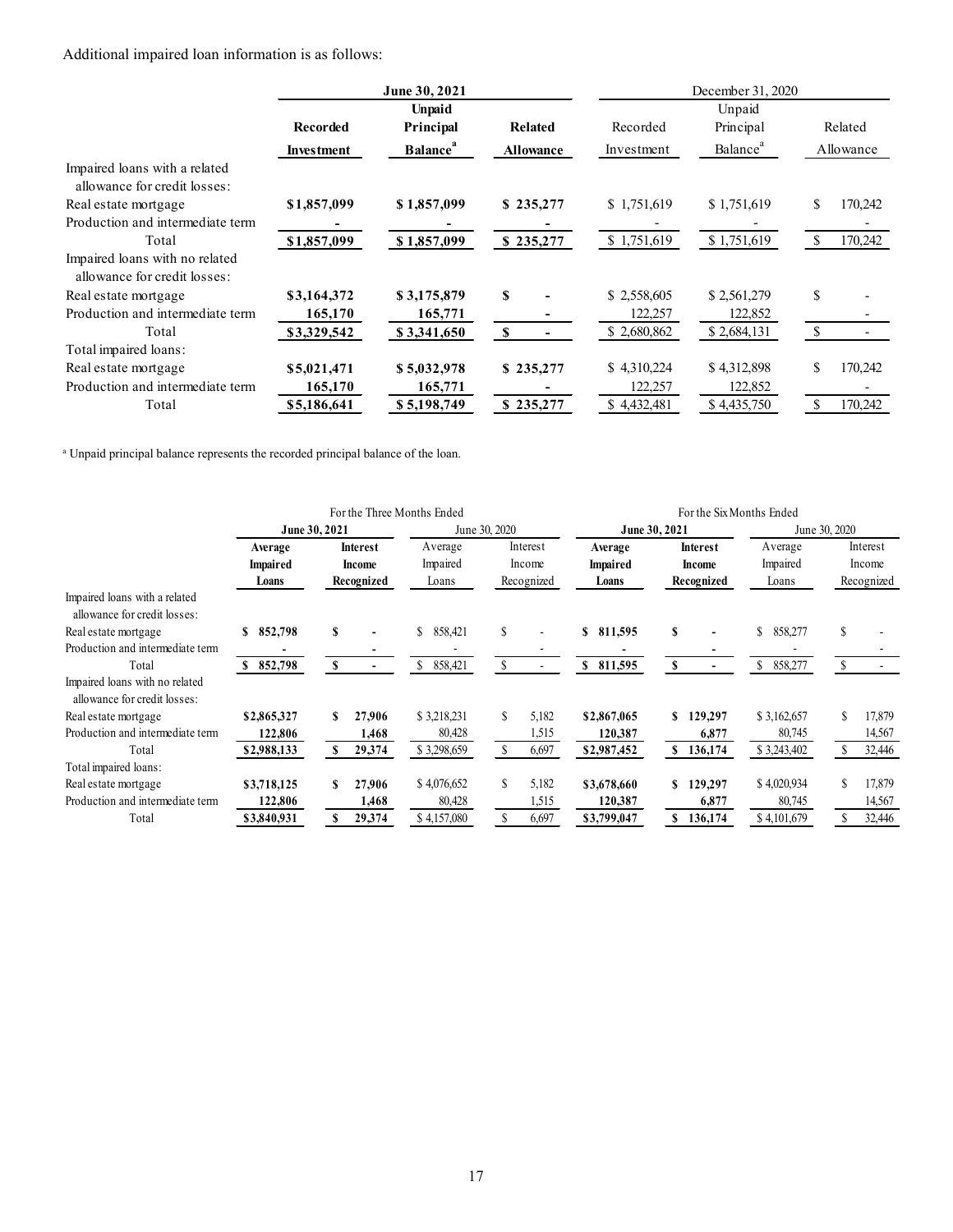A summary of changes in the allowance for loan losses and period end recorded investment in loans is as follows:

|                                                                                                  |               | Real Estate<br>Mortgage            |    | Production and<br>Intermediate<br>Term       |    | Agribusiness         |    | Communications                                                |    | Rural<br>Residential<br>Real Estate |    | International                         |    | Energy and<br>Water/Waste<br>Water                             |    | Total                  |
|--------------------------------------------------------------------------------------------------|---------------|------------------------------------|----|----------------------------------------------|----|----------------------|----|---------------------------------------------------------------|----|-------------------------------------|----|---------------------------------------|----|----------------------------------------------------------------|----|------------------------|
| <b>Allowance for Credit</b><br>Losses:                                                           |               |                                    |    |                                              |    |                      |    |                                                               |    |                                     |    |                                       |    |                                                                |    |                        |
| Balance at March 31, 2021<br>Charge-offs                                                         | \$            | 1,361,469<br>(47, 617)             | S  | 140,094<br>ä,                                | S  | 108,165<br>L,        | \$ | 15,518<br>$\sim$                                              | S  | 4,092                               | S  |                                       | \$ | 13,138<br>$\overline{\phantom{a}}$                             | \$ | 1,642,476<br>(47, 617) |
| Recoveries<br>Provision for loan losses<br>Other                                                 |               | 22,338<br>$\overline{\phantom{a}}$ |    | ä,<br>(8,376)<br>5,153                       |    | ä,<br>25,576<br>627  |    | $\overline{\phantom{a}}$<br>(185)<br>$\overline{\phantom{a}}$ |    | ÷,<br>63                            |    | 2,011<br>(579)                        |    | $\omega$<br>(4,192)<br>(3,508)                                 |    | 37,235<br>1,693        |
| Balance at June 30, 2021                                                                         | <sup>\$</sup> | 1,336,190                          | S  | 136,871                                      | S  | 134,368              | \$ | 15,333                                                        | s  | 4,155                               | \$ | 1,432                                 | \$ | 5,438                                                          | \$ | 1,633,787              |
| Balance at December 31, 2020<br>Charge-offs<br>Recoveries                                        | \$            | 1,141,229<br>(47, 617)             | S  | 138,280<br>ä,<br>$\mathcal{L}_{\mathcal{A}}$ | S  | 173,548<br>L,        | \$ | 15,296                                                        | S  | 3,016<br>ä,<br>ä,                   | \$ | ä,                                    | \$ | 15,542<br>$\overline{\phantom{a}}$<br>÷,                       | \$ | 1,486,911<br>(47, 617) |
| Provision for loan losses<br>Other                                                               |               | 242,578                            |    | (6, 879)<br>5,469                            |    | (39, 431)<br>252     |    | $\sqrt{2}$<br>35                                              |    | 1,140<br>$\overline{\phantom{a}}$   |    | 2,010<br>(579)                        |    | (5, 532)<br>(4,572)                                            |    | 193,888<br>605         |
| Balance at June 30, 2021                                                                         |               | 1,336,190                          | s  | 136,870                                      | S  | 134,369              | \$ | 15,333                                                        | S  | 4,156                               | S  | 1,431                                 | \$ | 5,438                                                          | S  | 1,633,787              |
| <b>Ending Balance:</b><br>Individually evaluated for<br>impairment<br>Collectively evaluated for | \$            | 235,277                            | \$ |                                              | \$ |                      | \$ |                                                               | \$ |                                     | \$ |                                       | \$ |                                                                | \$ | 235,277                |
| impairment<br>Balance at June 30, 2021                                                           | -S            | 1,100,913<br>1,336,190             | \$ | 136,870<br>136,870                           | \$ | 134,369<br>134,369   | \$ | 15,333<br>15,333                                              | \$ | 4,156<br>4,156                      | \$ | 1,431<br>1,431                        | \$ | 5,438<br>5,438                                                 | \$ | 1,398,510<br>1,633,787 |
| Balance at March 31, 2020<br>Charge-offs<br>Recoveries                                           | \$            | 1,142,568<br>$\sim$                | S  | 171,193<br>÷,<br>ä,                          | S  | 119,851<br>ä,        | \$ | 13,459<br>$\blacksquare$<br>$\overline{\phantom{a}}$          | S  | 3,064<br>$\overline{\phantom{a}}$   | S  |                                       | \$ | 9,079<br>$\sim$<br>$\sim$                                      | \$ | 1,459,214<br>$\sim$    |
| Provision for loan losses                                                                        |               | 39,925                             |    | (2,084)                                      |    | 17,293               |    | 1,872                                                         |    | (102)                               |    |                                       |    | 3,000                                                          |    | 59,904                 |
| Other<br>Balance at June 30, 2020                                                                | -S            | (786)<br>1,181,707                 | S  | (2,159)<br>166,950                           | S  | 4,848<br>141,992     | \$ | $\sim$<br>15,331                                              | S  | 2,962                               | \$ |                                       | \$ | 779<br>12,858                                                  | -S | 2,682<br>1,521,800     |
| Balance at December 31, 2019<br>Charge-offs<br>Recoveries                                        | \$            | 917,520<br>$\sim$                  | S  | 138,406<br>ä,<br>ä,                          | S  | 120,734<br>L,<br>ä,  | \$ | 13,909<br>$\sim$<br>÷.                                        | S  | 2,471<br>÷,                         | \$ |                                       | \$ | 11,650<br>$\overline{\phantom{a}}$<br>$\overline{\phantom{a}}$ | \$ | 1,204,690<br>ä,        |
| Provision for loan losses<br>Other                                                               |               | 264,973<br>(786)                   |    | 35,128<br>(6, 584)                           |    | 13,210<br>8,048      |    | 1,412<br>10                                                   |    | 491                                 |    |                                       |    | (1,310)<br>2,518                                               |    | 313,904<br>3,206       |
| Balance at June 30, 2020                                                                         |               | 1,181,707                          | S  | 166,950                                      | S  | 141,992              | \$ | 15,331                                                        | S  | 2,962                               | \$ |                                       | \$ | 12,858                                                         | -S | 1,521,800              |
| <b>Ending Balance:</b><br>Individually evaluated for<br>impairment<br>Collectively evaluated for | \$            | 28,912                             | \$ |                                              |    |                      | \$ |                                                               |    |                                     |    |                                       |    |                                                                | \$ | 28,912                 |
| impairment<br>Balance at June 30, 2020                                                           | \$            | 1,152,795<br>1,181,707             | \$ | 166,950<br>166,950                           |    | 141,992<br>\$141,992 | \$ | 15,331<br>15,331                                              | \$ | 2,962<br>2,962                      | \$ |                                       | \$ | 12,858<br>12,858                                               | \$ | 1,492,888<br>1,521,800 |
| <b>Recorded Investments</b>                                                                      |               | Real Estate<br>Mortgage            |    | Production and<br>Intermediate<br>Term       |    | Agribusiness         |    | Communications                                                |    | Rural<br>Residential<br>Real Estate |    | Agricultural<br><b>Export Finance</b> |    | Energy and<br>Water/Waste<br>Water                             |    | Total                  |
| in Loans Outstanding:<br>Ending Balance at<br>June 30, 2021<br>Individually evaluated for        |               | \$1,048,324,700                    |    | \$101,447,731                                |    | \$43,599,681         | S  | 22,534,023                                                    |    | \$2,693,353                         | \$ | 1,973,485                             | \$ | 13,921,288                                                     |    | \$1,234,494,261        |
| impairment                                                                                       | -S            | 4,906,058                          | S  | 165,652                                      | S  |                      | \$ |                                                               | S  |                                     | \$ |                                       | S  |                                                                | \$ | 5,071,710              |
| Collectively evaluated for<br>impairment                                                         |               | \$1,043,418,642                    |    | \$101,282,079                                |    | \$43,599,681         | S  | 22,534,023                                                    |    | \$2,693,353                         |    | \$1,973,485                           | \$ | 13,921,288                                                     |    | \$1,229,422,551        |
| Ending Balance at<br>December 31, 2020<br>Individually evaluated for                             |               | \$1,020,424,914                    |    | \$104,044,978                                |    | \$ 52,122,136        | -S | 22,682,157                                                    |    | \$1,736,760                         |    | $\frac{1}{2}$ , 2,685,463             |    | \$ 13,008,773                                                  |    | \$1,216,705,181        |
| impairment<br>Collectively evaluated for                                                         | -S            | 4,311,567                          | S  | 122,764                                      | S  |                      | \$ |                                                               | S  |                                     |    |                                       | \$ |                                                                | \$ | 4,434,331              |
| impairment                                                                                       |               | \$1,016,113,347                    |    | \$103,922,214                                |    | \$52,122,136         | \$ | 22,682,157                                                    |    | \$1,736,760                         | S. | 2,685,463                             |    | \$13,008,773                                                   |    | \$1,212,270,850        |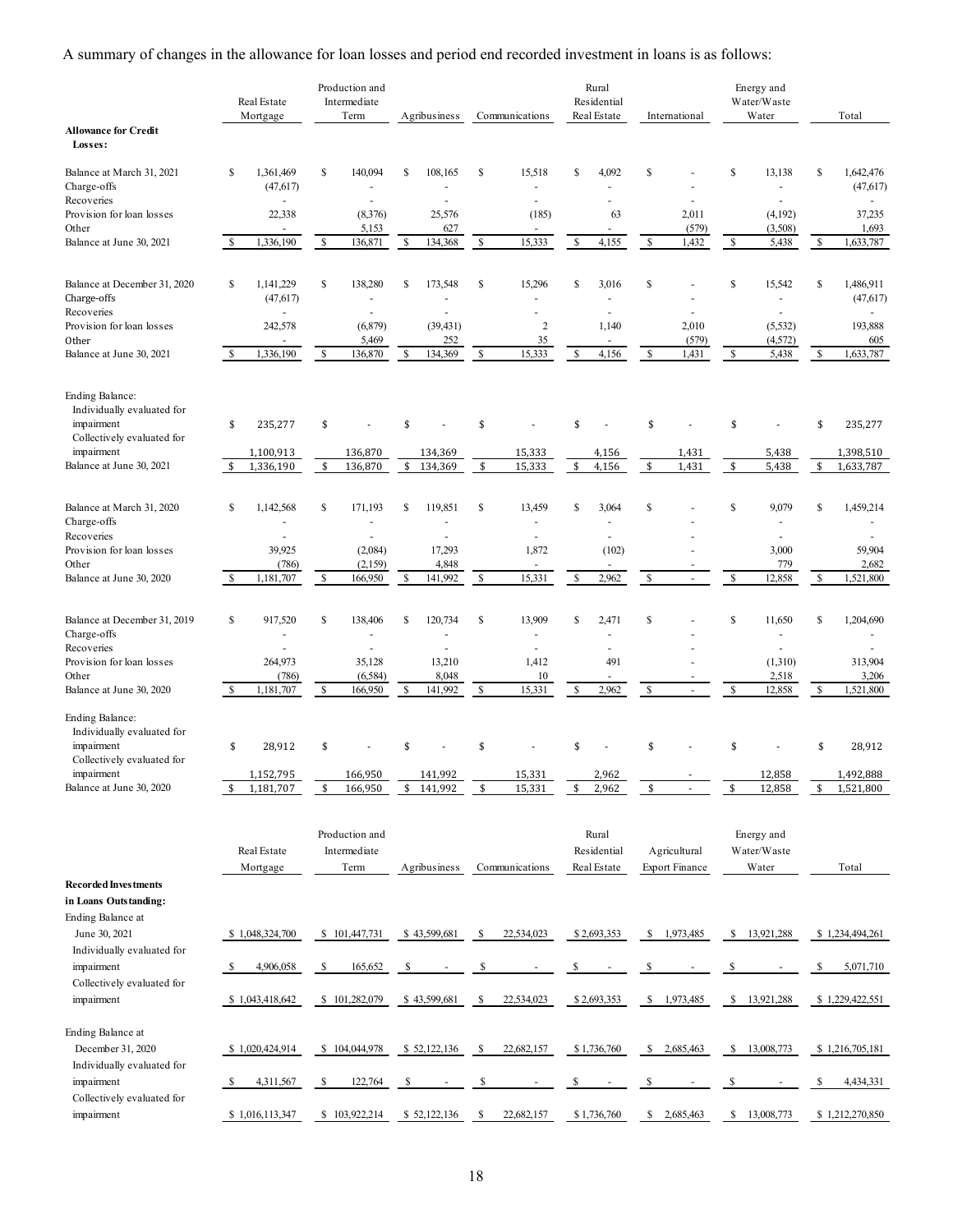## **NOTE 4 –– CAPITAL:**

The association's board of directors has established a Capital Adequacy Plan (Plan) that includes the capital targets that are necessary to achieve the institution's capital adequacy goals as well as minimum permanent capital standards. The Plan monitors projected dividends, equity retirements and other actions that may decrease the association's permanent capital. In addition to factors that must be considered in meeting the minimum standards, the board of directors also monitors the following factors: capability of management; quality of operating policies, procedures and internal controls; quality and quantity of earnings; asset quality and the adequacy of the allowance for losses to absorb potential loss within the loan and lease portfolios; sufficiency of liquid funds; needs of an institution's customer base; and any other risk-oriented activities, such as funding and interest rate risk, potential obligations under joint and several liability, contingent and off-balance-sheet liabilities or other conditions warranting additional capital. At least quarterly, management reviews the association's goals and objectives with the board.

#### **Regulatory Capitalization Requirements**

| Risk-adjusted:             | <b>Regulatory Requirements Including</b><br><b>Capital Conservation Buffers</b> | As of<br>June 30, 2021 |
|----------------------------|---------------------------------------------------------------------------------|------------------------|
|                            |                                                                                 |                        |
| Common equity tier 1 ratio | 7.00%                                                                           | 14.26%                 |
| Tier 1 capital ratio       | 8.50%                                                                           | 14.26%                 |
| Total capital ratio        | 10.50%                                                                          | 14.39%                 |
| Permanent capital ratio    | 7.00%                                                                           | 14.27%                 |
| Non-risk-adjusted:         |                                                                                 |                        |
| Tier 1 leverage ratio      | 5.00%                                                                           | 13.81%                 |
| UREE leverage ratio        | 1.50%                                                                           | 10.19%                 |
|                            |                                                                                 |                        |

|                                                                                        | Common        |               |               |               |
|----------------------------------------------------------------------------------------|---------------|---------------|---------------|---------------|
|                                                                                        | equity        | Tier 1        | Total capital | Permanent     |
|                                                                                        | tier 1 ratio  | capital ratio | ratio         | capital ratio |
| Numerator:                                                                             |               |               |               |               |
| Unallocated retained earnings                                                          | 83,309,333    | 83.309.333    | 83.309.333    | 83,309,333    |
| Paid-in capital                                                                        | 10,238,891    | 10,238,891    | 10,238,891    | 10,238,891    |
| Common Cooperative Equities:                                                           |               |               |               |               |
| Statutory minimum purchased borrower stock                                             | 4,883,609     | 4,883,609     | 4,883,609     | 4,883,609     |
| Other required member purchased stock held <5 years                                    |               |               |               |               |
| Other required member purchased stock held $>$ 5 years but < 7 years                   |               |               |               |               |
| Other required member purchased stock held >7 years                                    |               |               |               |               |
| Allocated equities:                                                                    |               |               |               |               |
| Allocated equities held <5 years                                                       |               |               |               |               |
| Allocated equities held >5 years but < 7 years                                         |               |               |               |               |
| Allocated equities held >7                                                             | 57,546,715    | 57,546,715    | 57,546,715    | 57,546,715    |
| Nonqualified allocated equities not subject to retirement                              | 34,839,636    | 34,839,636    | 34,839,636    | 34,839,636    |
| Non-cumulative perpetual preferred stock                                               |               |               |               |               |
| Other preferred stock subject to certain limitations                                   |               |               |               |               |
| Subordinated debt subject to certain limitation                                        |               |               |               |               |
| Allowance for loan losses and reserve for credit losses subject to certain limitations |               |               | 1,667,064     |               |
| Regulatory Adjustments and Deductions:                                                 |               |               |               |               |
| Amount of allocated investments in other System institutions                           | (19,711,030)  | (19,711,030)  | (19,711,030)  | (19,711,030)  |
| Other regulatory required deductions                                                   |               |               |               |               |
|                                                                                        | 171, 107, 154 | 171,107,154   | 172,774,218   | 171,107,154   |
| Denominator:                                                                           |               |               |               |               |
| Risk-adjusted assets excluding allowance                                               | 1,220,030,969 | 1,220,030,969 | 1,220,030,969 | 1,220,030,969 |
| Regulatory Adjustments and Deductions:                                                 |               |               |               |               |
| Regulatory deductions included in total capital                                        | (19,711,030)  | (19,711,030)  | (19,711,030)  | (19,711,030)  |
| Allowance for loan losses                                                              |               |               |               | (1,601,217)   |
|                                                                                        | 1,200,319,939 | 1,200,319,939 | 1,200,319,939 | 1,198,718,722 |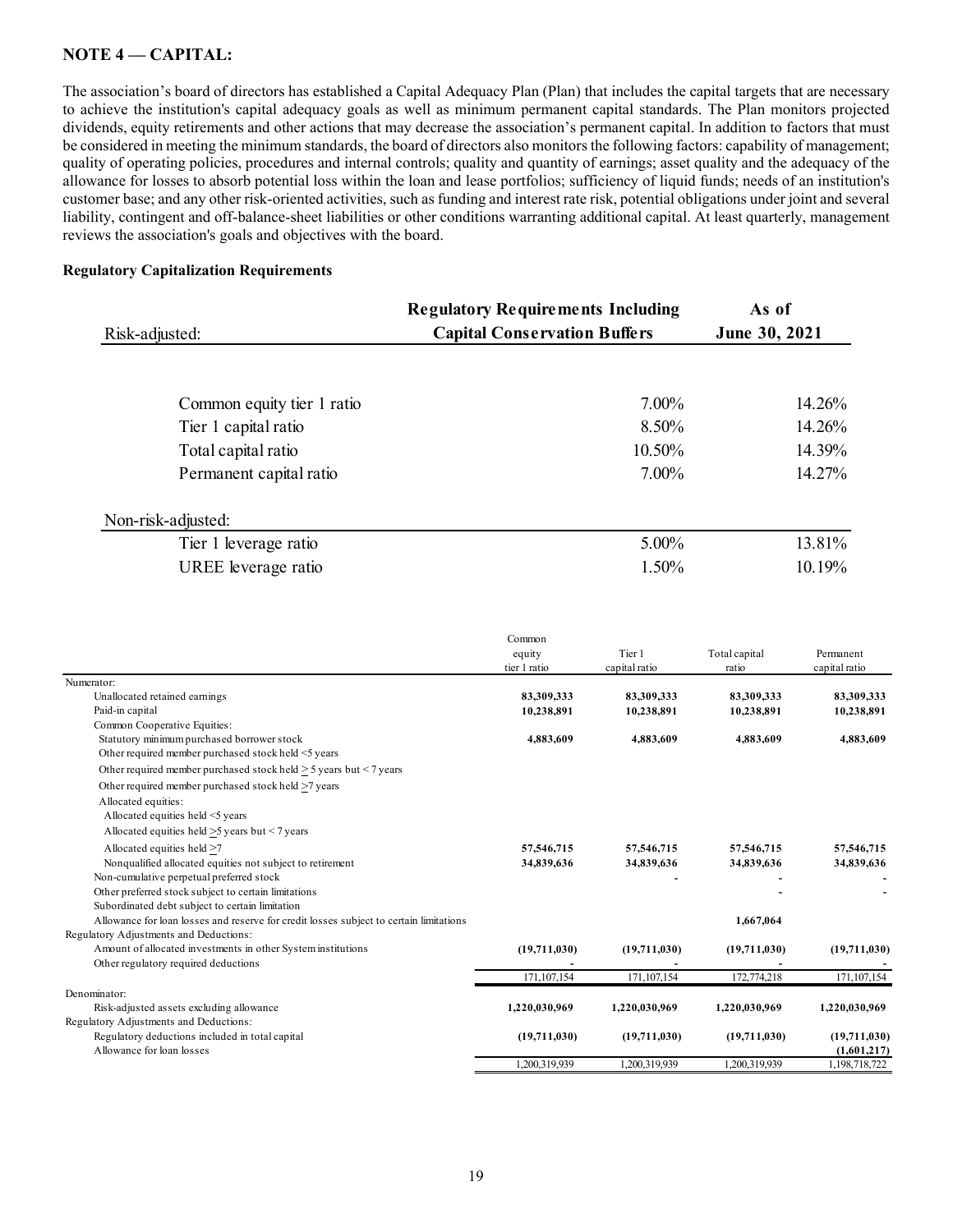|                                                                                        | Tier 1         | <b>UREE</b>    |
|----------------------------------------------------------------------------------------|----------------|----------------|
|                                                                                        | leverage ratio | leverage ratio |
| Numerator:                                                                             |                |                |
| Unallocated retained earnings                                                          | 83,309,333     | 83,309,333     |
| Paid-in capital                                                                        | 10,238,891     | 10,238,891     |
| Common Cooperative Equities:                                                           |                |                |
| Statutory minimum purchased borrower stock                                             | 4,883,609      |                |
| Other required member purchased stock held <5 years                                    |                |                |
| Other required member purchased stock held $\geq$ 5 years but < 7 years                |                |                |
| Other required member purchased stock held $\geq$ 7 years                              |                |                |
| Allocated equities:                                                                    |                |                |
| Allocated equities held <5 years                                                       |                |                |
| Allocated equities held $\geq$ 5 years but < 7 years                                   |                |                |
| Allocated equities held $\geq$ 7                                                       | 57,546,715     |                |
| Nonqualified allocated equities not subject to retirement                              | 34,839,636     | 34,839,636     |
| Non-cumulative perpetual preferred stock                                               |                |                |
| Other preferred stock subject to certain limitations                                   |                |                |
| Subordinated debt subject to certain limitation                                        |                |                |
| Allowance for loan losses and reserve for credit losses subject to certain limitations |                |                |
| Regulatory Adjustments and Deductions:                                                 |                |                |
| Amount of allocated investments in other System institutions                           | (19,711,030)   | (2,148,365)    |
| Other regulatory required deductions                                                   |                |                |
|                                                                                        | 171,107,154    | 126,239,495    |
| Denominator:                                                                           |                |                |
| <b>Total Assets</b>                                                                    | 1,261,860,245  | 1,261,860,245  |
| Regulatory Adjustments and Deductions:                                                 |                |                |
| Regulatory deductions included in tier 1 capital                                       | (23, 168, 431) | (23, 168, 431) |
|                                                                                        | 1,238,691,814  | 1,238,691,814  |

The association's accumulated other comprehensive income (loss) relates entirely to its nonpension other postretirement benefits. Amortization of prior service (credits) cost and of actuarial (gain) loss are reflected in "Salaries and employee benefits" in the Consolidated Statements of Comprehensive Income. The following table summarizes the change in accumulated other comprehensive income (loss) for the three months ended June 30:

|                                                                                                              | 2021         | <b>2020</b>   |
|--------------------------------------------------------------------------------------------------------------|--------------|---------------|
| Accumulated other comprehensive income (loss) at January 1<br>Amortization of actuarial (gain) loss included | \$(429, 264) | $$$ (313,770) |
| in salaries and employee benefits                                                                            | (372)        | (4,740)       |
| Other comprehensive income (loss), net of tax                                                                | (372)        | (4,740)       |
| Accumulated other comprehensive income (loss) at June 30                                                     | \$ (429,636) | (318,510)     |

## **NOTE 5 — INCOME TAXES:**

Southern AgCredit, ACA conducts its business activities through two wholly-owned subsidiaries. Long-term mortgage lending activities are conducted through a wholly-owned FLCA subsidiary which is exempt from federal and state income tax. Short- and intermediate-term lending activities are conducted through a wholly-owned PCA subsidiary. The PCA subsidiary and the ACA holding company are subject to income tax. Southern AgCredit, ACA operates as a cooperative that qualifies for tax treatment under Subchapter T of the Internal Revenue Code. Accordingly, under specified conditions, Southern AgCredit, ACA can exclude from taxable income amounts distributed as qualified patronage dividends in the form of cash, stock or allocated retained earnings. Provisions for income taxes are made only on those taxable earnings that will not be distributed as qualified patronage dividends. Deferred taxes are recorded at the tax effect of all temporary differences based on the assumption that such temporary differences are retained by the institution and will therefore impact future tax payments. A valuation allowance is provided against deferred tax assets to the extent that it is more likely than not (more than 50 percent probability), based on management's estimate, that they will not be realized. For the three months ended June 30, 2021 and 2020, the net accrued tax liability/benefit was \$0.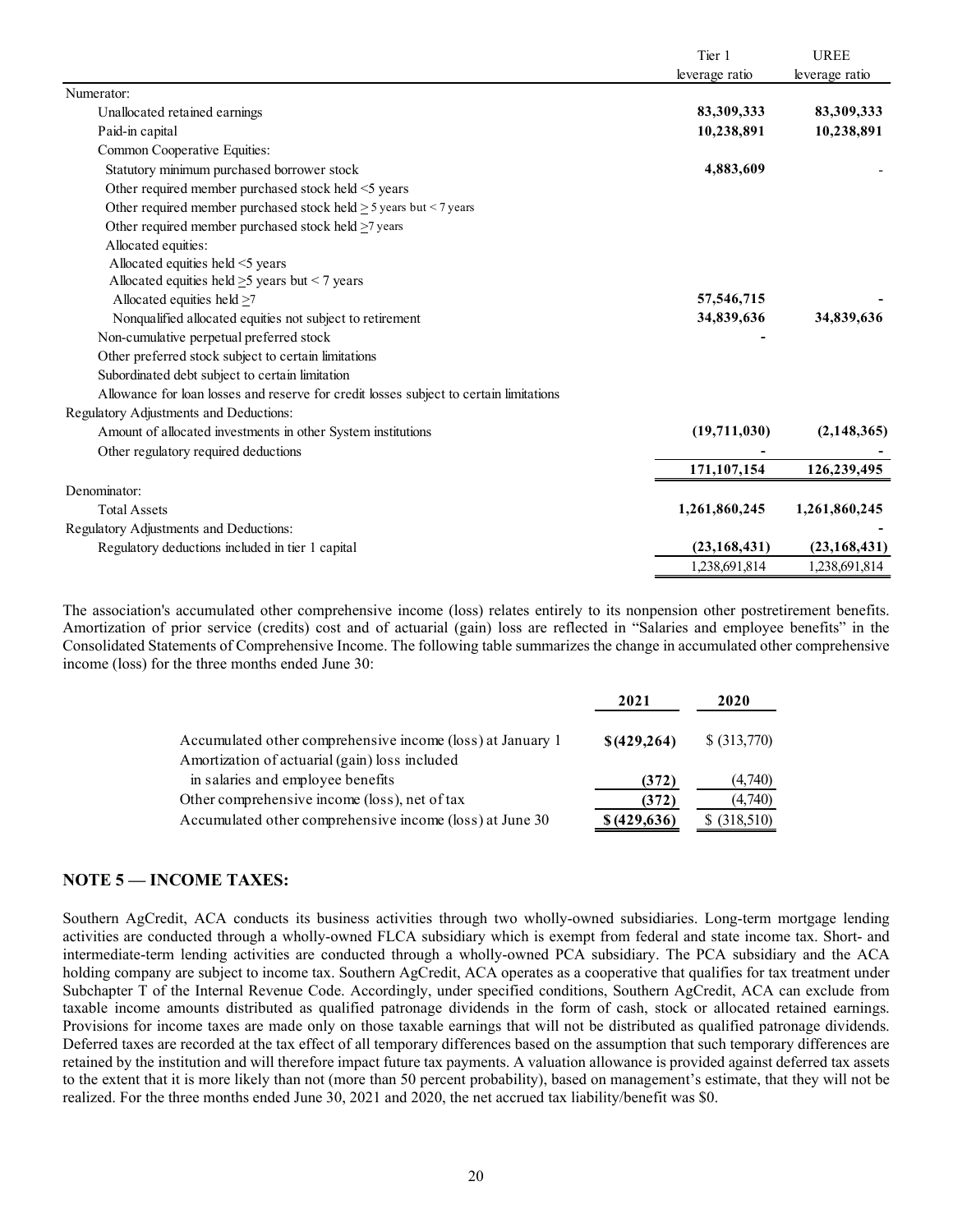## **NOTE 6 — FAIR VALUE MEASUREMENTS:**

FASB guidance defines fair value as the exchange price that would be received for an asset or paid to transfer a liability in the principal or most advantageous market for the asset or liability. See Note 14 to the 2020 Annual Report to Stockholders for a more complete description.

Assets and liabilities measured at fair value on a recurring basis are summarized below:

| June 30, 2021                              | <b>Fair Value Measurement Using</b> | <b>Total Fair</b> |            |         |                          |            |           |  |
|--------------------------------------------|-------------------------------------|-------------------|------------|---------|--------------------------|------------|-----------|--|
|                                            | <b>Level 1</b>                      |                   | Level 2    |         | Level 3                  | Value      |           |  |
| Assets held in nonqualified benefit trusts | \$276,089                           | S                 | $\sim 100$ | -8      | -                        |            | \$276,089 |  |
| December 31, 2020                          | Fair Value Measurement Using        |                   |            |         |                          | Total Fair |           |  |
|                                            | Level 1                             | Level 2           |            | Level 3 |                          | Value      |           |  |
| Assets held in nonqualified benefit trusts | \$278,728                           | S                 |            | -S      | $\overline{\phantom{a}}$ |            | 278,728   |  |

Assets and liabilities measured at fair value on a nonrecurring basis for each of the fair value hierarchy values are summarized below:

| <u>June 30, 2021</u> | <b>Fair Value Measurement Using</b> | <b>Total Fair</b>            |    |                |             |             |  |
|----------------------|-------------------------------------|------------------------------|----|----------------|-------------|-------------|--|
|                      |                                     | Level 1                      |    | Level 2        | Level 3     | Value       |  |
| Assets:              |                                     |                              |    |                |             |             |  |
| Loans                | S                                   | $\qquad \qquad \blacksquare$ | S  |                | \$1,621,822 | \$1,621,822 |  |
| Other property owned |                                     | $\overline{\phantom{0}}$     |    |                | 159,150     | 159,150     |  |
| December 31, 2020    |                                     | Fair Value Measurement Using |    |                |             |             |  |
|                      |                                     | Level 1                      |    | Level 2        | Level 3     | Value       |  |
| Assets:              |                                     |                              |    |                |             |             |  |
| Loans                | S                                   | $\overline{\phantom{a}}$     | \$ | $\blacksquare$ | \$1,581,449 | \$1,581,449 |  |
| Other property owned |                                     |                              |    |                | 211,030     | 211,030     |  |

\*Represents the fair value of certain loans that were evaluated for impairment under the authoritative guidance "Accounting by Creditors for Impairment of a Loan." The fair value was based upon the underlying collateral since these were collateral-dependent loans for which real estate is the collateral.

## **Valuation Techniques**

As more fully discussed in Note 14 to the 2020 Annual Report to Stockholders, authoritative guidance establishes a fair value hierarchy, which requires an entity to maximize the use of observable inputs and minimize the use of unobservable inputs when measuring fair value. The following represent a brief summary of the valuation techniques used for the association's assets and liabilities.

## *Loans Evaluated for Impairment*

For certain loans evaluated for impairment under FASB impairment guidance, the fair value is based upon the underlying collateral since the loans are collateral-dependent loans for which real estate is the collateral. The fair value measurement process uses independent appraisals and other market-based information, but in many cases, it also requires significant input based on management's knowledge of and judgment about current market conditions, specific issues relating to the collateral and other matters. As a result, a majority of these loans have fair value measurements that fall within Level 3 of the fair value hierarchy. When the value of the real estate, less estimated costs to sell, is less than the principal balance of the loan, a specific reserve is established.

## *Other Property Owned*

Other property owned is generally classified as Level 3 of the fair value hierarchy. The process for measuring the fair value of the other property owned involves the use of independent appraisals and other market-based information. Costs to sell represent transaction costs and are not included as a component of the asset's fair value. As a result, these fair value measurements fall within Level 3 of the hierarchy.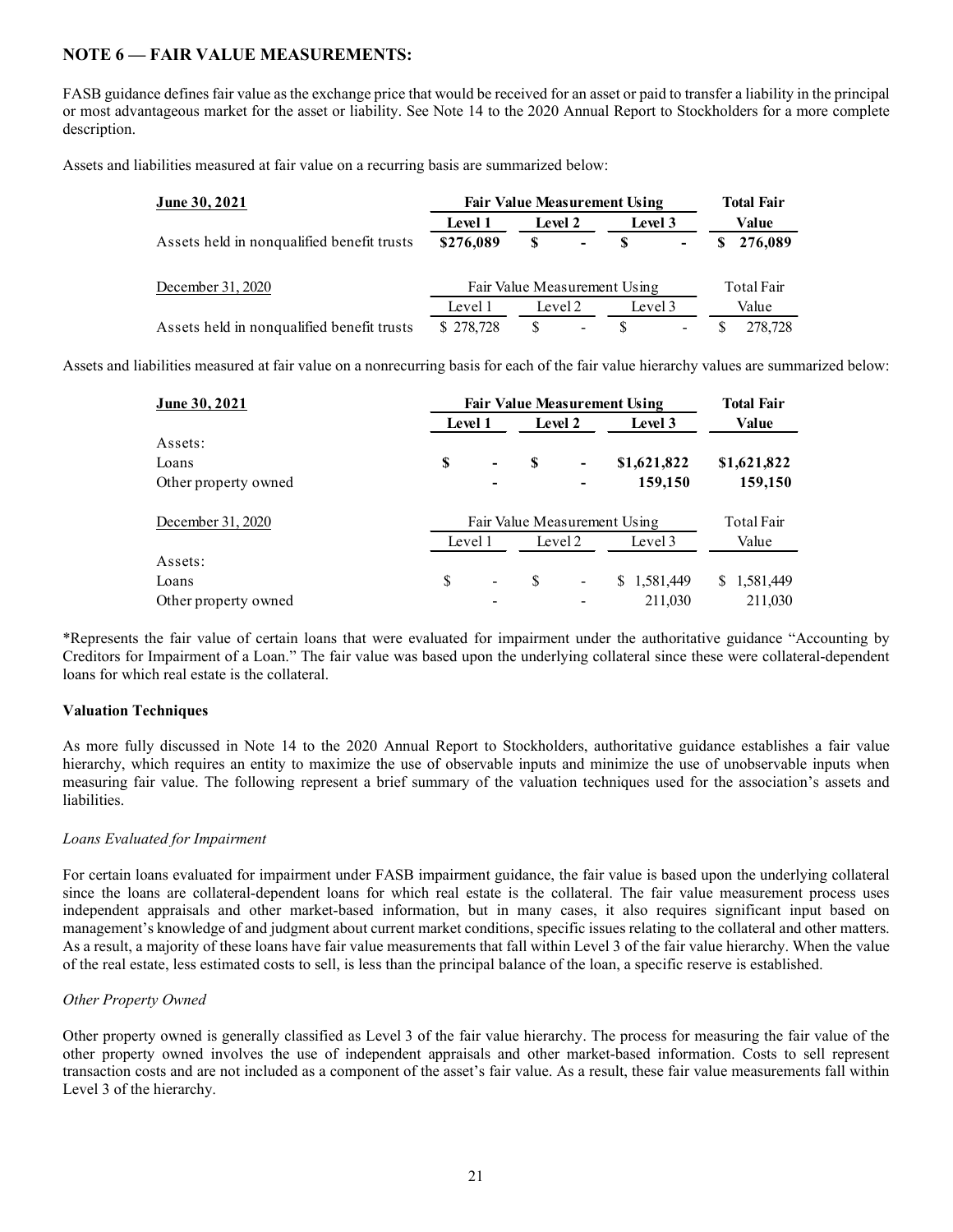## **NOTE 7 — EMPLOYEE BENEFIT PLANS:**

The following table summarizes the components of net periodic benefit costs of nonpension other postretirement employee benefits for the three and six months ended June 30:

Three months ended June 30:

|                                               | Other Benefits |         |      |         |
|-----------------------------------------------|----------------|---------|------|---------|
| Service cost                                  | 2021           |         | 2020 |         |
|                                               | S              | 11,047  |      | 10,520  |
| Interest cost                                 |                | 26,016  |      | 30,845  |
| Expected return on plan assets                |                |         |      |         |
| Amortization of prior service (credits) costs |                | (3,375) |      | (3,375) |
| Amortization of net actuarial (gain) loss     |                | 3,187   |      | 1,003   |
| Net periodic benefit cost                     |                | 36,875  |      | 38,993  |

Six months ended June 30:

|                                               | Other Benefits |         |      |         |
|-----------------------------------------------|----------------|---------|------|---------|
| Service cost                                  | 2021           |         | 2020 |         |
|                                               | S              | 22,094  | S    | 21,039  |
| Interest cost                                 |                | 52,032  |      | 61,690  |
| Expected return on plan assets                |                |         |      |         |
| Amortization of prior service (credits) costs |                | (6,750) |      | (6,749) |
| Amortization of net actuarial (gain) loss     |                | 6,374   |      | 2,008   |
| Net periodic benefit cost                     |                | 73,750  |      | 77,988  |
|                                               |                |         |      |         |

The association's liability for the unfunded accumulated obligation for these benefits at June 30, 2021, was \$3,796,990 and is included in other liabilities on the balance sheet.

The components of net periodic benefit cost other than the service cost component are included in the line item "other components of net periodic postretirement benefit cost" in the income statement.

The structure of the district's defined benefit pension plan is characterized as multiemployer since the assets, liabilities and cost of the plan are not segregated or separately accounted for by participating employers (bank and associations). The association recognizes its amortized annual contributions to the plan as an expense. The association previously disclosed in its financial statements for the year ended December 31, 2020, that it expected to contribute \$484,068 to the district's defined benefit pension plan in 2021. As of June 30, 2021, \$242,034 of contributions have been made. The association presently anticipates contributing an additional \$242,034 to fund the defined benefit pension plan in 2021 for a total of \$484,068.

## **NOTE 8 — COMMITMENTS AND CONTINGENT LIABILITIES:**

The association is involved in various legal proceedings in the normal course of business. In the opinion of legal counsel and management, there are no legal proceedings at this time that are likely to materially affect the association.

The association may participate in financial instruments with off-balance-sheet risk to satisfy the financing needs of its borrowers in the form of commitments to extend credit and commercial letters of credit. These financial instruments involve, to varying degrees, elements of credit risk in excess of the amount recognized in the financial statements. Commitments to extend credit are agreements to lend to a borrower as long as there is not a violation of any condition established in the contract. Commercial letters of credit are agreements to pay a beneficiary under conditions specified in the letter of credit. Commitments and letters of credit generally have fixed expiration dates or other termination clauses and may require payment of a fee. At June 30, 2021, \$85,091,133 of commitments and \$278,221 of commercial letters of credit were outstanding.

Since many of these commitments are expected to expire without being drawn upon, the total commitments do not necessarily represent future cash requirements. However, these credit-related financial instruments have off-balance-sheet credit risk because their amounts are not reflected on the balance sheet until funded or drawn upon. Therefore, the association has recognized an estimated risk loss liability, included on the balance sheet with other liabilities, determined on the same basis as the allowance for loan loss is determined. The credit risk associated with issuing commitments and letters of credit is substantially the same as that involved in extending loans to borrowers, and management applies the same credit policies to these commitments. Upon fully funding a commitment, the credit risk amounts are equal to the contract amounts, assuming that borrowers fail completely to meet their obligations and the collateral or other security is of no value. The amount of collateral obtained, if deemed necessary upon extension of credit, is based on management's credit evaluation of the borrower.